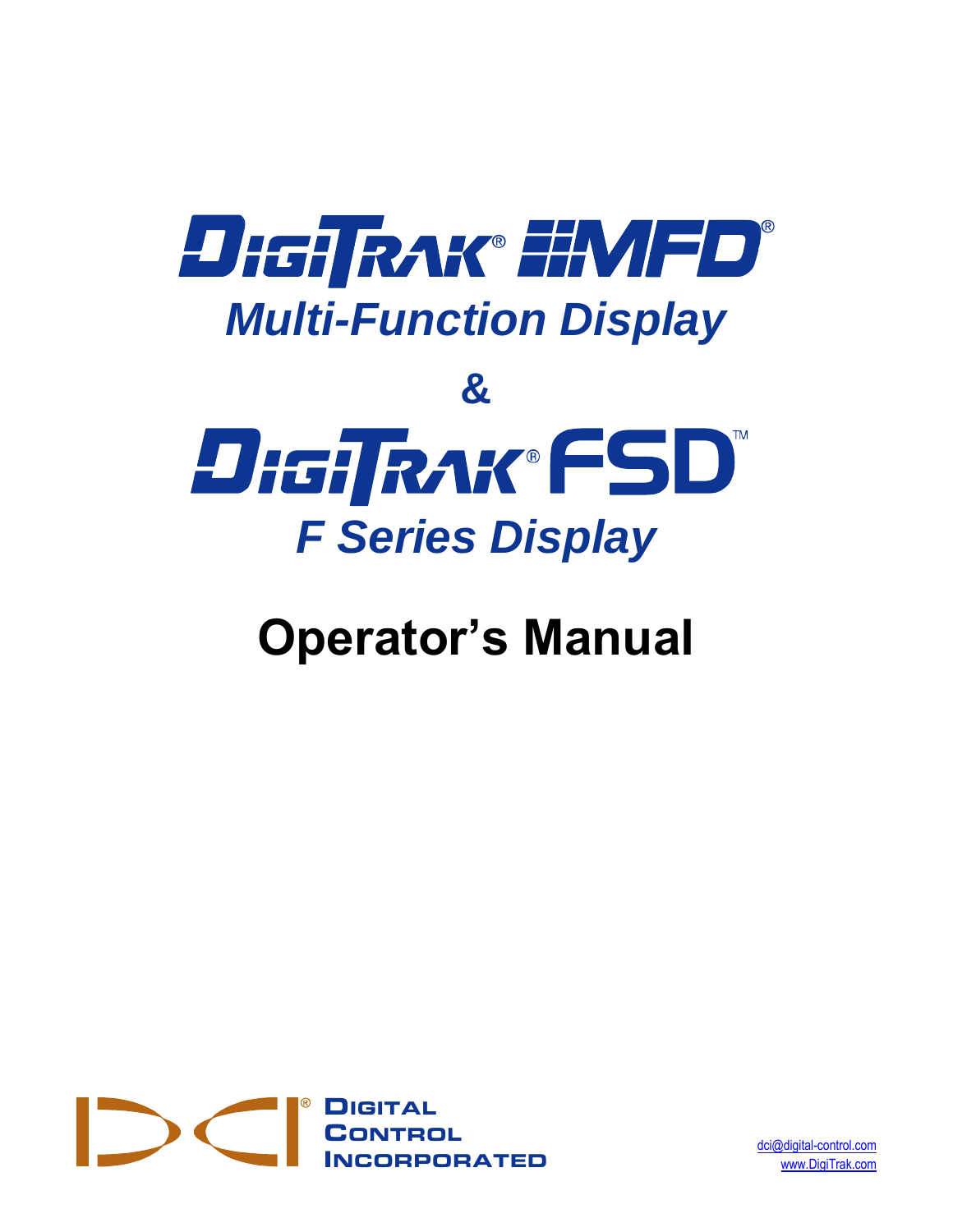#### 403-3200-00-C5, Aug 2013

© 2009–2013 by Digital Control Incorporated. All rights reserved.

#### **Trademarks**

The DCI logo, CableLink®, DataLog®, DigiTrak®, Eclipse®, F2®, F5®, iGPS®, MFD®, SST®, target-in-thebox<sup>®</sup>, Target Steering<sup>®</sup>, and TensiTrak<sup>®</sup> are U.S. registered trademarks and DucTrak™, FBC™, FBP™, F Series™, FSD™, FasTrak™, LWD™, SBP™, SE™, SED™, SuperCell™, and TeleLock™ are trademarks of Digital Control Incorporated.

#### **Limited Warranty**

All products manufactured and sold by Digital Control Incorporated (DCI) are subject to the terms of a Limited Warranty. A copy of the Limited Warranty is included at the end of this manual; it can also be obtained by contacting DCI Customer Service, 425-251-0559 or 800-288-3610, or at DCI's website, [www.digitrak.com.](http://www.digitrak.com/)

#### **Important Notice**

All statements, technical information, and recommendations related to the products of DCI are based on information believed to be reliable, but the accuracy or completeness thereof is not warranted. Before utilizing any DCI product, the user should determine the suitability of the product for its intended use. All statements herein refer to DCI products as delivered by DCI and do not apply to any user customizations not authorized by DCI nor to any third-party products. Nothing herein shall constitute any warranty by DCI nor will anything herein be deemed to modify the terms of DCI's existing Limited Warranty applicable to all DCI products. The most recent version of this manual is available on DCI's [website.](http://www.digitrak.com/customerservice/downloads.html)

#### **Compliance Statement**

This equipment complies with Part 15 of the Rules of the FCC and with Industry Canada license-exempt RSS standards and with Australia Class License 2000 for LIPD (low interference potential devices). Operation is subject to the following two conditions: (1) this equipment may not cause harmful interference, and (2) this equipment must accept any interference received, including interference that may cause undesired operation. DCI is responsible for FCC compliance in the United States: Digital Control Incorporated, 19625 62nd Ave S, Suite B103, Kent WA 98032; phone 425-251-0559 or 800-288- 3610.

Changes or modifications to any DCI equipment not expressly approved and carried out by DCI will void the user's Limited Warranty and the FCC's authorization to operate the equipment.

#### **CE Requirements**

 DigiTrak receivers are classified as Class 2 radio equipment per the R&TTE Directive and may not be legal to operate or require a user license to operate in some countries. The list of restrictions and the required declarations of conformity are available on DCI's website, [www.digitrak.com,](http://www.digitrak.com/customerservice/downloads.html) under the Service & Support tab. Click on DOWNLOADS and select from the CE Documents pull-down menu to download, view, or print the documents.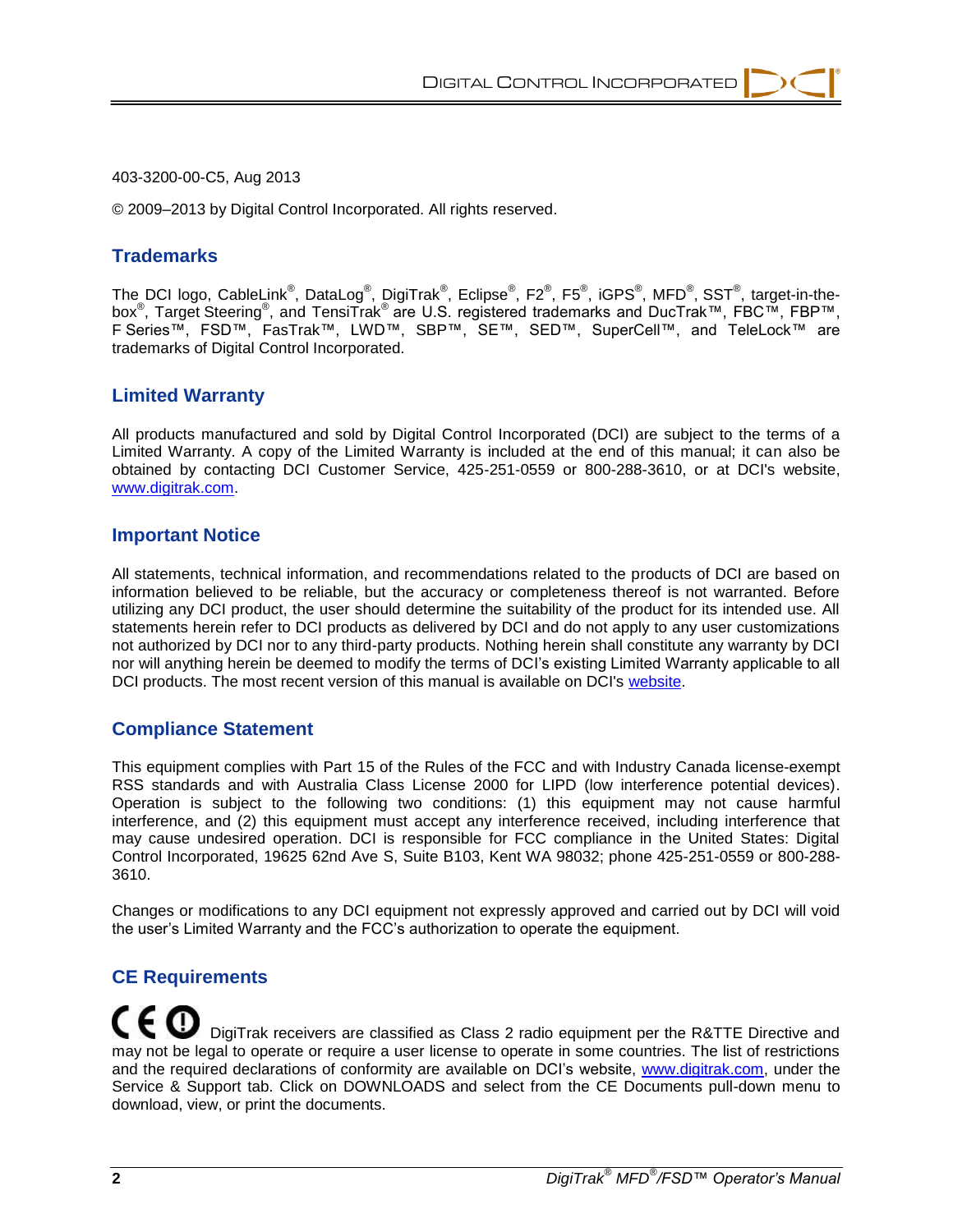

# **Contact Us**

| <b>United States</b><br><b>DCI Headquarters</b> | 19625 62nd Ave S, Suite B103<br>Kent, Washington 98032, USA<br>+1.425.251.0559 / 1.800.288.3610 |  |  |
|-------------------------------------------------|-------------------------------------------------------------------------------------------------|--|--|
|                                                 |                                                                                                 |  |  |
|                                                 | +1.425.251.0702 fax                                                                             |  |  |
|                                                 | dci@digital-control.com                                                                         |  |  |
| <b>Australia</b>                                | 2/9 Frinton Street                                                                              |  |  |
|                                                 | Southport QLD 4215                                                                              |  |  |
|                                                 | +61.7.5531.4283                                                                                 |  |  |
|                                                 | +61.7.5531.2617 fax                                                                             |  |  |
|                                                 | dci.australia@digital-control.com                                                               |  |  |
| China                                           | 368 Xingle Road                                                                                 |  |  |
|                                                 | Huacao Town                                                                                     |  |  |
|                                                 | <b>Minhang District</b>                                                                         |  |  |
|                                                 | Shanghai 201107, P.R.C.                                                                         |  |  |
|                                                 | +86.21.6432.5186                                                                                |  |  |
|                                                 | +86.21.6432.5187 fax                                                                            |  |  |
|                                                 | dci.china@digital-control.com                                                                   |  |  |
| <b>Europe</b>                                   | Brueckenstraße 2                                                                                |  |  |
|                                                 | 97828 Marktheidenfeld                                                                           |  |  |
|                                                 | Germany                                                                                         |  |  |
|                                                 | +49.9391.810.6100                                                                               |  |  |
|                                                 | +49.9391.810.6109 fax                                                                           |  |  |
|                                                 | dci.europe@digital-control.com                                                                  |  |  |
| India                                           | DTJ 1023, 10th Floor                                                                            |  |  |
|                                                 | DLF Tower A, DA District Center                                                                 |  |  |
|                                                 | Jasola, New Delhi 110044                                                                        |  |  |
|                                                 | +91.11.4507.0444                                                                                |  |  |
|                                                 | +91.11.4507.0440 fax                                                                            |  |  |
|                                                 | dci.india@digital-control.com                                                                   |  |  |
| <b>Russia</b>                                   | Molodogvardeyskaya Street, 4                                                                    |  |  |
|                                                 | Building 1, Office 5                                                                            |  |  |
|                                                 | Moscow, Russia 121467                                                                           |  |  |
|                                                 | +7.499.281.8177                                                                                 |  |  |
|                                                 | +7.499.281.8166 fax                                                                             |  |  |
|                                                 | dci.russia@digital-control.com                                                                  |  |  |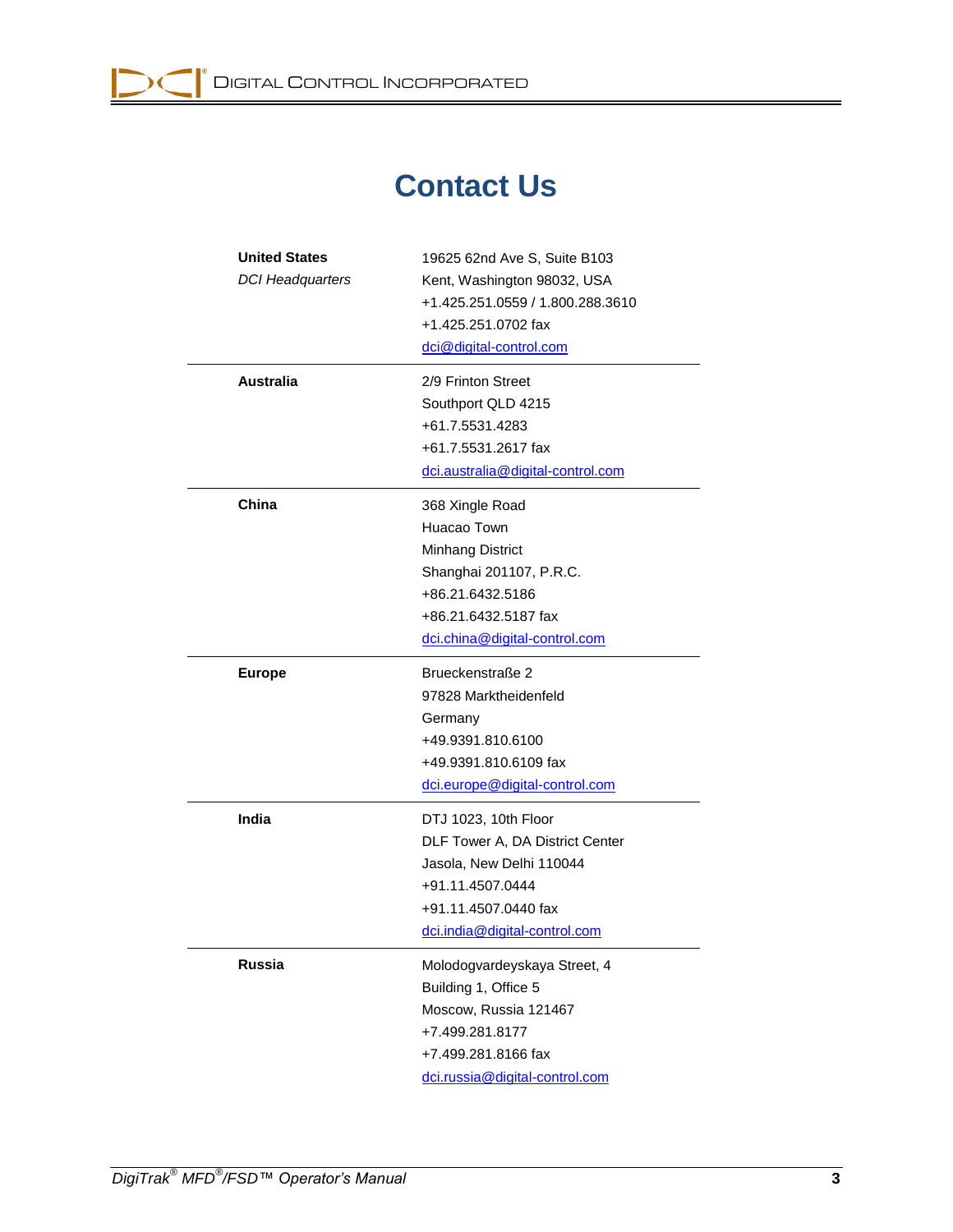

# **Dear Customer,**

Thank you for choosing a DigiTrak locating system. We are extremely proud of the equipment we have been designing and building in Washington State since 1990. We believe in providing a unique, high-quality product and standing behind it with superior customer service and training.

Please take the time to read this entire manual, especially the section on safety. Also, please fill in the product registration card provided with this equipment and either mail it to DCI headquarters, fax it to us at 253-395-2800, or complete and submit the form online at our website, [www.digitrak.com.](http://www.digitrak.com/) We will put you on the Digital Control mailing list and send you product upgrade information and our *FasTrak* newsletter.

Feel free to contact us if you have any problems or questions. Our Customer Service department is available 24 hours a day, 7 days a week. International contact information is available on our website.

As the horizontal directional drilling industry grows, we're keeping our eye on the future to develop equipment that will make your job faster and easier. Visit us online any time to see what we're up to.

We welcome your questions, comments, and ideas.

Digital Control Incorporated Kent, Washington 2013

**See our DigiTrak Training Videos on YouTube at [www.youtube.com/dcikent.](http://www.youtube.com/dcikent)**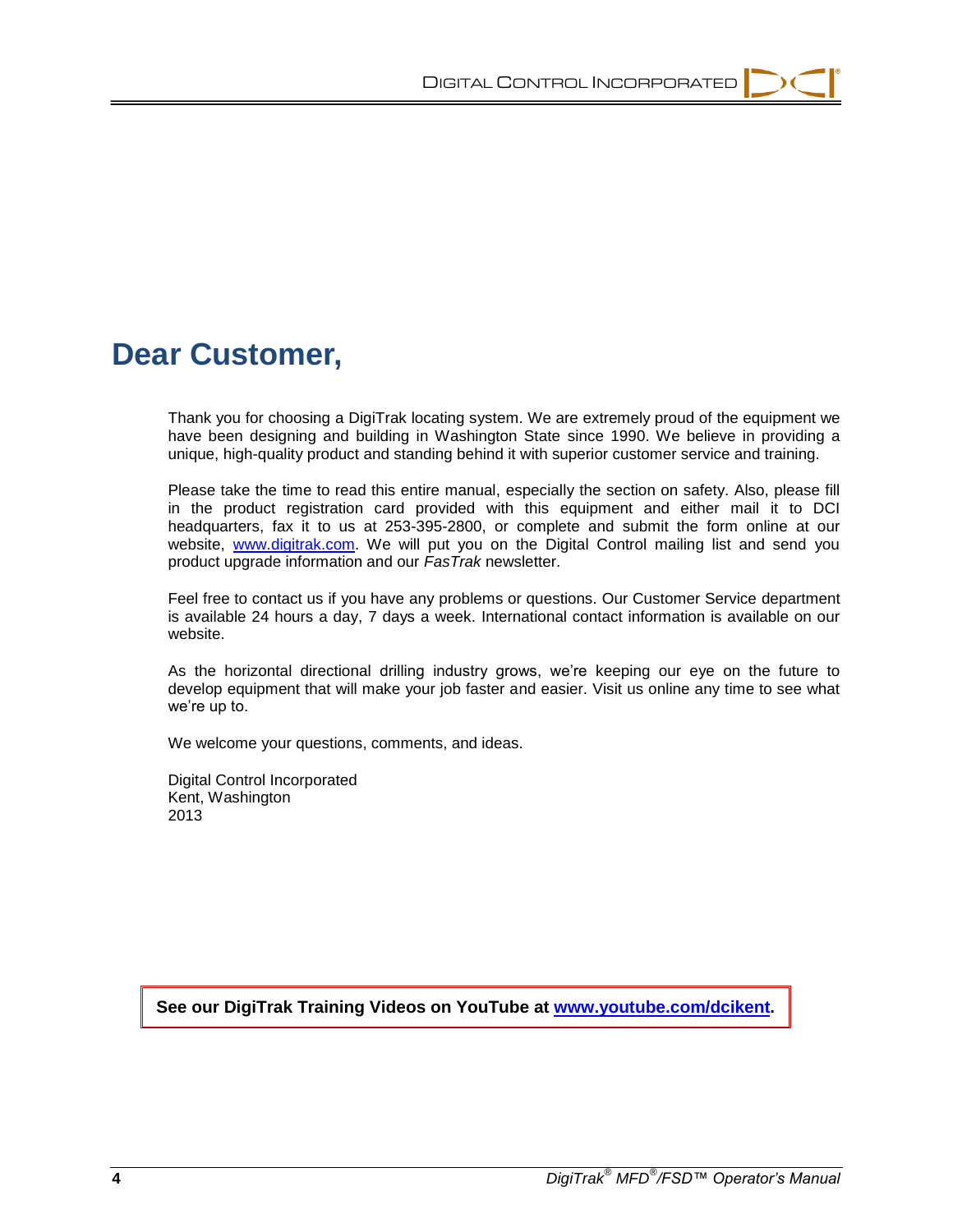

# **Table of Contents**

#### **LIMITED WARRANTY**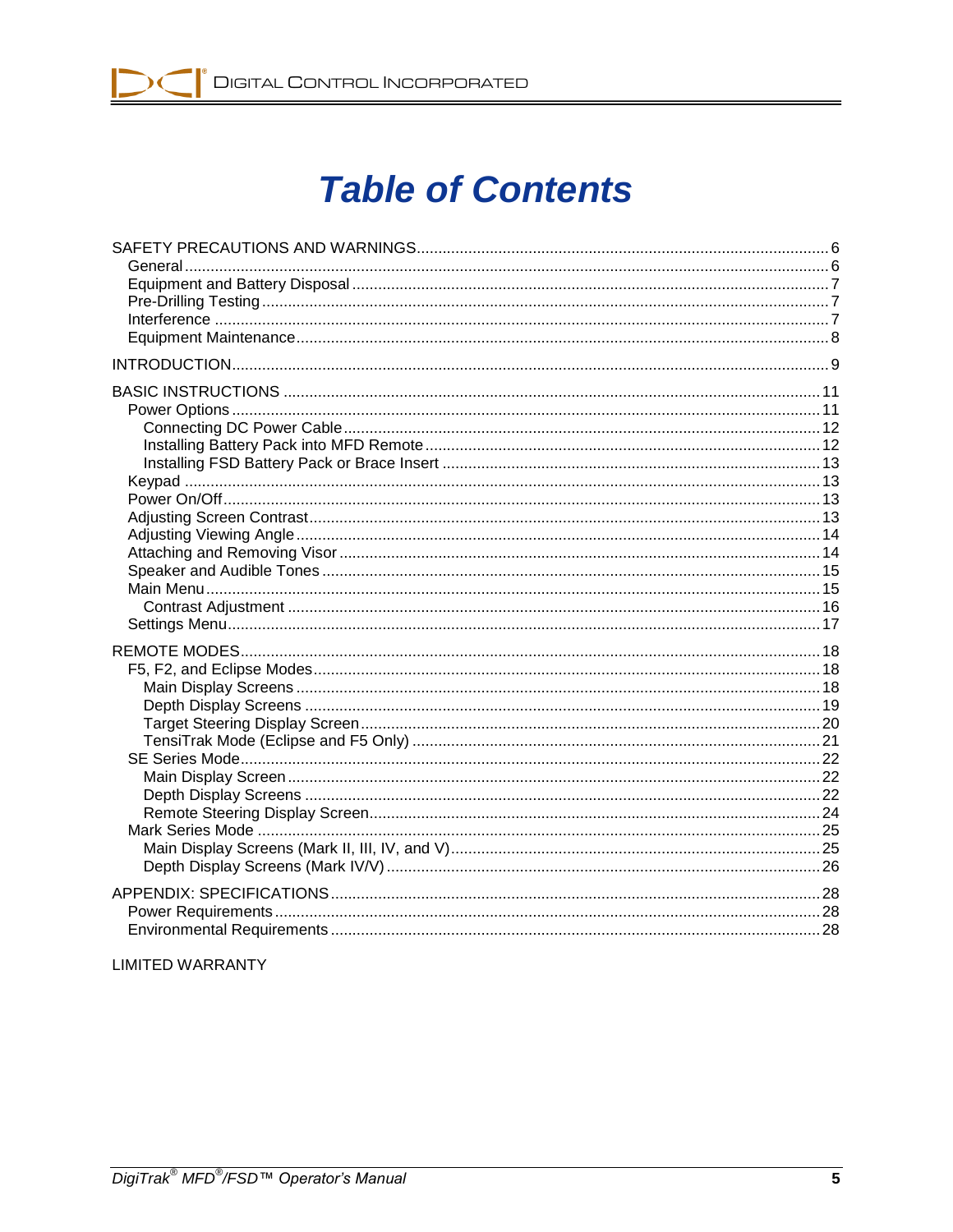# *Safety Precautions and Warnings*

<span id="page-5-0"></span>Carefully review this manual and be sure you always operate your DigiTrak locating system properly to obtain accurate depth, pitch, roll, and locate points. If you have any questions about the operation of the system, please contact DCI Customer Service for assistance.

## <span id="page-5-1"></span>**General**



**Warning** All operators must read and understand the following safety precautions and warnings and must review this operator's manual before using the DigiTrak F5 Locating System.



Serious injury and death can result if underground drilling equipment makes contact with an underground utility such as a high-voltage electrical cable or a natural gas line.



Substantial property damage and liability can result if underground drilling equipment makes contact with an underground utility such as a telephone, cable TV, fiber-optic, water, or sewer line.



Work slowdowns and cost overruns can occur if drilling operators do not use the drilling or locating equipment correctly to obtain proper performance.



DCI equipment is not explosion-proof and should never be used near flammable or explosive substances.



In the event of electrostatic shock, the display screen may go blank. No data loss will occur. Click the trigger to reset the receiver, or toggle down to reset the remote display.



Hot surfaces can occur on cable transmitters if housing requirements are not met. Always ensure the transmitter is installed properly in the housing during use.

Directional drilling operators MUST at all times:

- Understand the safe and proper operation of drilling and locating equipment, including the use of ground mats and proper grounding procedures.
- Ensure that all underground utilities have been located, exposed, and accurately marked prior to drilling.
- Wear protective safety clothing such as dielectric boots, gloves, hard hats, high-visibility vests, and safety glasses.
- Locate and track the transmitter in the drill head accurately and correctly during drilling.
- Maintain a minimum distance of 8 in. (20 cm) from the front of the receiver to the user's torso to ensure compliance with FCC requirements.
- Comply with federal, state, and local governmental regulations (such as OSHA).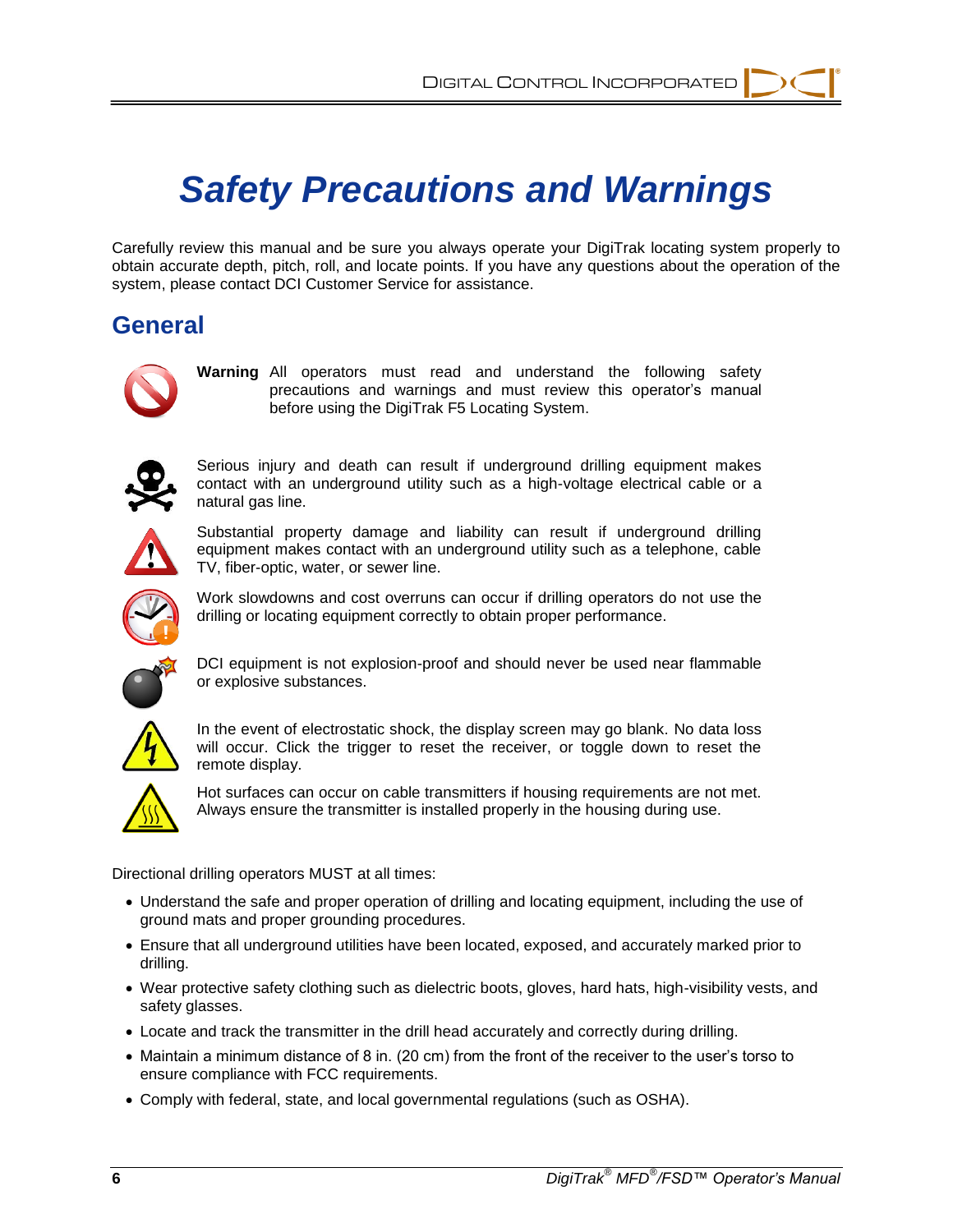

Follow all other safety procedures.

DigiTrak locating systems cannot be used to locate utilities.

Continued exposure of the transmitter to heat due to frictional heating of the drill head can cause inaccurate information to be displayed and may permanently damage the transmitter.

Remove the batteries from all system components during shipping and prolonged storage; damage caused by leakage may occur.

## <span id="page-6-0"></span>**Equipment and Battery Disposal**



This symbol on equipment indicates that the equipment must not be disposed of with your other household waste. Instead, it is your responsibility to dispose of such equipment at a designated collection point for the recycling of batteries or electrical and electronic equipment. If the equipment contains a banned substance, the label will show the pollutant (Cd = Cadmium; Hg = Mercury; Pb = Lead) near this symbol. Before recycling, ensure batteries are discharged or the terminals are covered with adhesive tape to prevent shorting. The separate collection and recycling of your waste equipment at the time of disposal will help conserve natural resources and ensure it is recycled in a manner that protects human health and the environment. For more information about where you can drop off your waste equipment for recycling, please contact your local city office, your household waste disposal service, or the shop where you purchased the equipment.

The battery charger provided with your DigiTrak locating system is designed with adequate safeguards to protect you from shock and other hazards when used as specified within this document. If you use the battery charger in a manner not specified by this document, the protection provided may be impaired. Do not attempt to disassemble the battery charger, it contains no user-serviceable parts. The battery charger shall not be installed into caravans, recreational vehicles, or similar vehicles.

# <span id="page-6-1"></span>**Pre-Drilling Testing**

Before each drilling run, test your DigiTrak locating system with the transmitter inside the drill head to confirm it is operating properly and providing accurate drill head location and heading information.

During drilling, the depth will not be accurate unless:

- The receiver has been properly calibrated and the calibration has been checked for accuracy so the receiver shows the correct depth.
- The transmitter has been located correctly and accurately and the receiver is directly above the transmitter in the drill head underground or at the front locate point.
- The receiver is placed on the ground or held at the correct height-above-ground distance, which has been set correctly.

Always test calibration after you have stopped drilling for any length of time.

## <span id="page-6-2"></span>**Interference**

Interference can cause inaccuracies in the measurement of depth and loss of the transmitter's pitch, roll, or heading. Always perform a background noise check prior to drilling.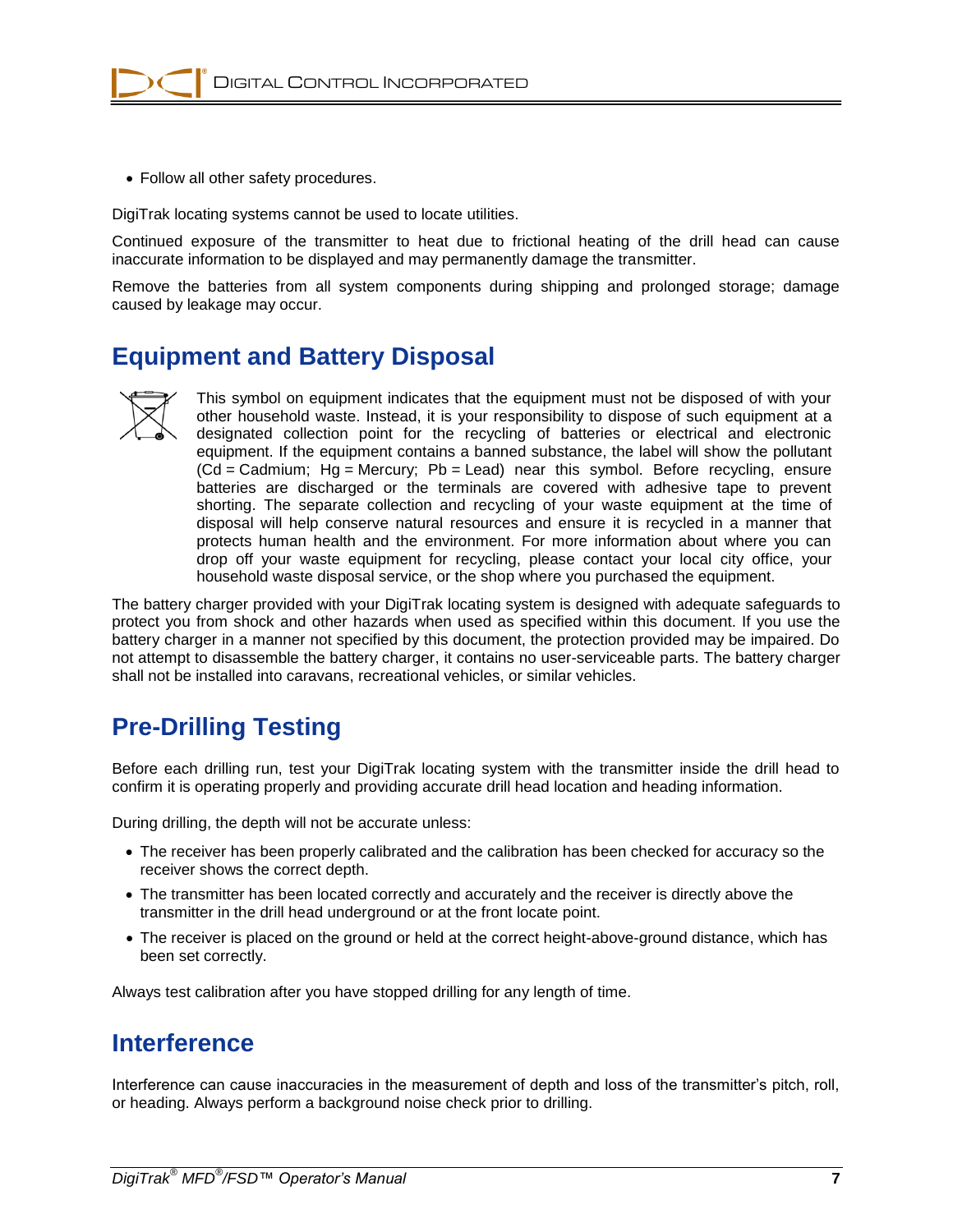- Sources of interference include, but are not limited to, traffic signal loops, invisible dog fences, cable TV, power lines, fiber-trace lines, metal structures, cathodic protection, telephone lines, cell phones, transmission towers, conductive earth, salt, salt water, rebar, and radio frequencies.
- Interference at the remote display may also occur from other sources operating nearby on the same frequency, such as car rental agencies using their remote check-in modules or other directional drilling locating equipment.
- Background noise must be minimal and signal strength must be at least 150 points above the background noise during all locating operations.
- Because this equipment may generate, use, and radiate radio frequency energy, there is no guarantee that interference will not occur at a particular location. If this equipment does interfere with radio or television reception, which can be determined by powering the equipment off and on, try to correct the interference using one or more of the following measures:
	- o Reorient or relocate the receiving antenna.
	- o Increase the separation between the receiver and affected equipment.
	- o Consult the dealer, DCI, or an experienced radio/TV technician for help.
	- o Connect the DCI equipment to an outlet on a different circuit.

## <span id="page-7-0"></span>**Equipment Maintenance**

Turn off all equipment when not in use.

Store the equipment in cases, away from heat, cold, and moisture. Test to confirm proper operation prior to use.

Clean the screens on the receiver and remote display using a damp soft cloth without chemicals or cleaning agents.

Clean the receiver, remote, and battery charger case using only a soft moist cloth and mild detergent.

Do not use chemicals to clean the transmitter.

Inspect the equipment daily and contact DCI if you see any damage or problems. Do not disassemble or attempt to repair the equipment.

Do not store or ship this equipment with batteries inside. Always remove the batteries from the equipment before shipping or periods of non-use.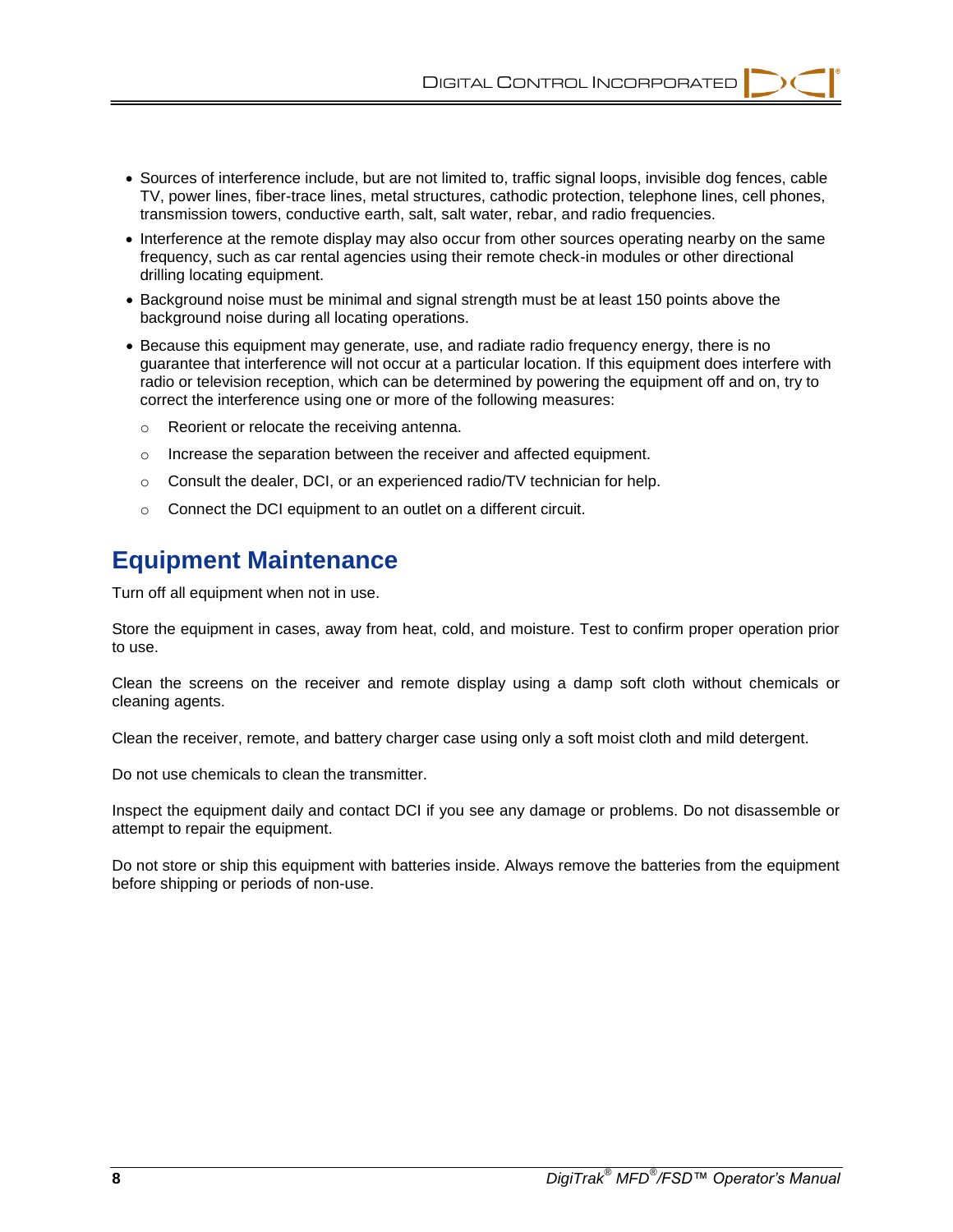# *Introduction*

<span id="page-8-0"></span>

#### *DigiTrak MFD and FSD Remotes Are Compatible with DigiTrak Mark III, Mark IV, Mark V, Eclipse, F2, F5, and SE Receivers*

The DigiTrak Multi-Function Display (MFD) and the DigiTrak F Series Display (FSD) are remote displays that can accept telemetry signals from your DigiTrak Mark Series, Eclipse, F2, F5, or SE receiver. The MFD or FSD remote must be set up correctly to receive signals from your receiver. It can also receive signals from the F Series and Eclipse cable and F5 and Eclipse SST transmitters. Contact DCI for more information on the cable and SST transmitters, which require additional equipment and instructions.

This manual explains how to use the free-standing MFD and FSD remotes. It provides information on powering the remotes, navigating the menus, setting up the device to receive signals from your receiver, and understanding the display screens. The menus and display screens addressed in this manual also apply to the panel-mounted version of the DigiTrak Multi-Function Display. Specific information is presented for the different remotes: DigiTrak F2, F5, Eclipse, TensiTrak, SE, and Mark Series.

An internal speaker emits audible tones to warn of transmitter temperature increases and is tested every time the unit is powered on.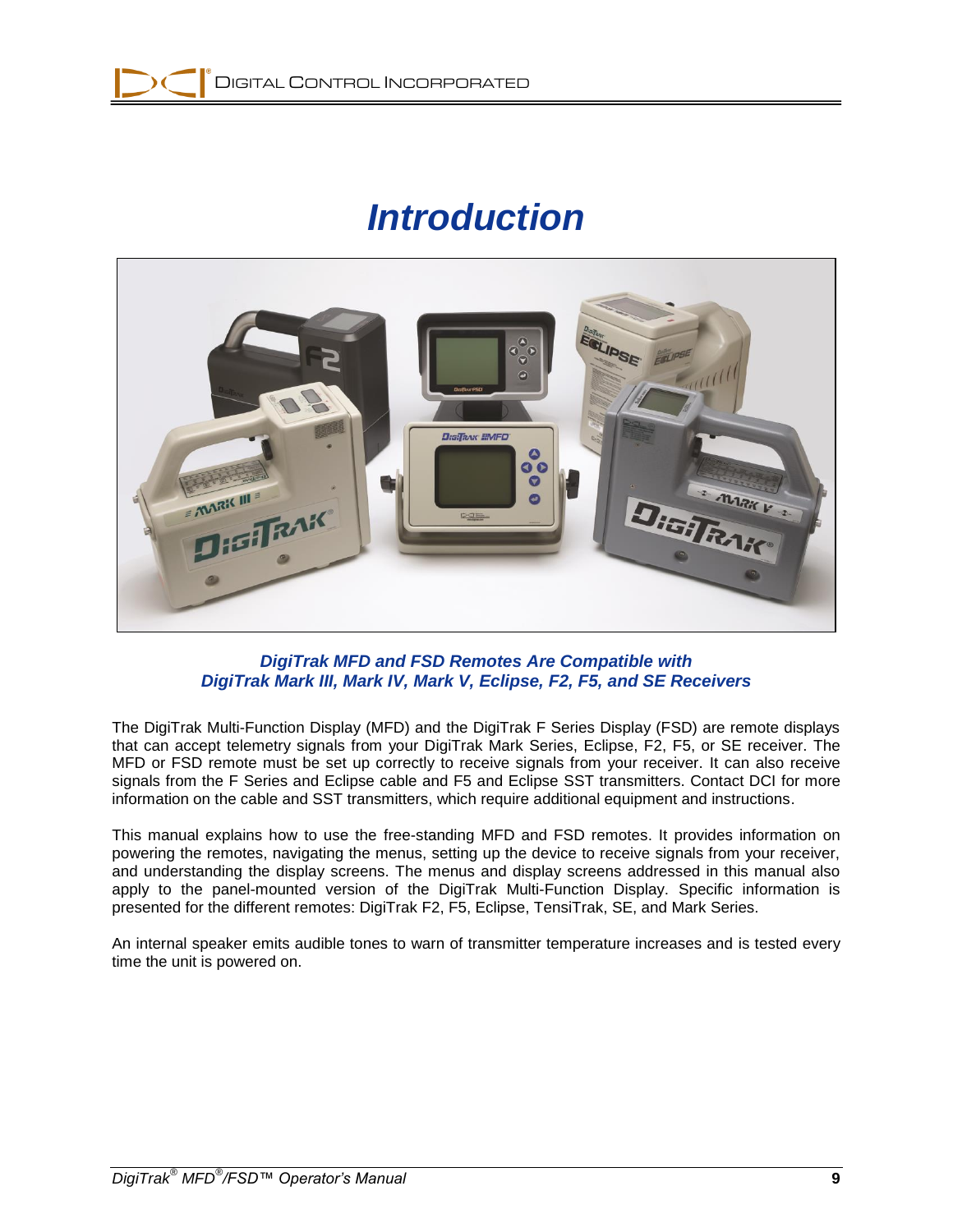To meet global requirements and for proper communication with the receiver, one of the frequency designations shown on the remote display's serial number label must match that shown on the receiver's label.



#### *Serial Number Label on Back of MFD Remote*

*Serial Number Label on Back of FSD Remote*

This manual does not give instructions on how to operate the locating systems. You must read the operator's manual for your locating system before trying to use it with the MFD or FSD remote. Call DCI if you have any questions.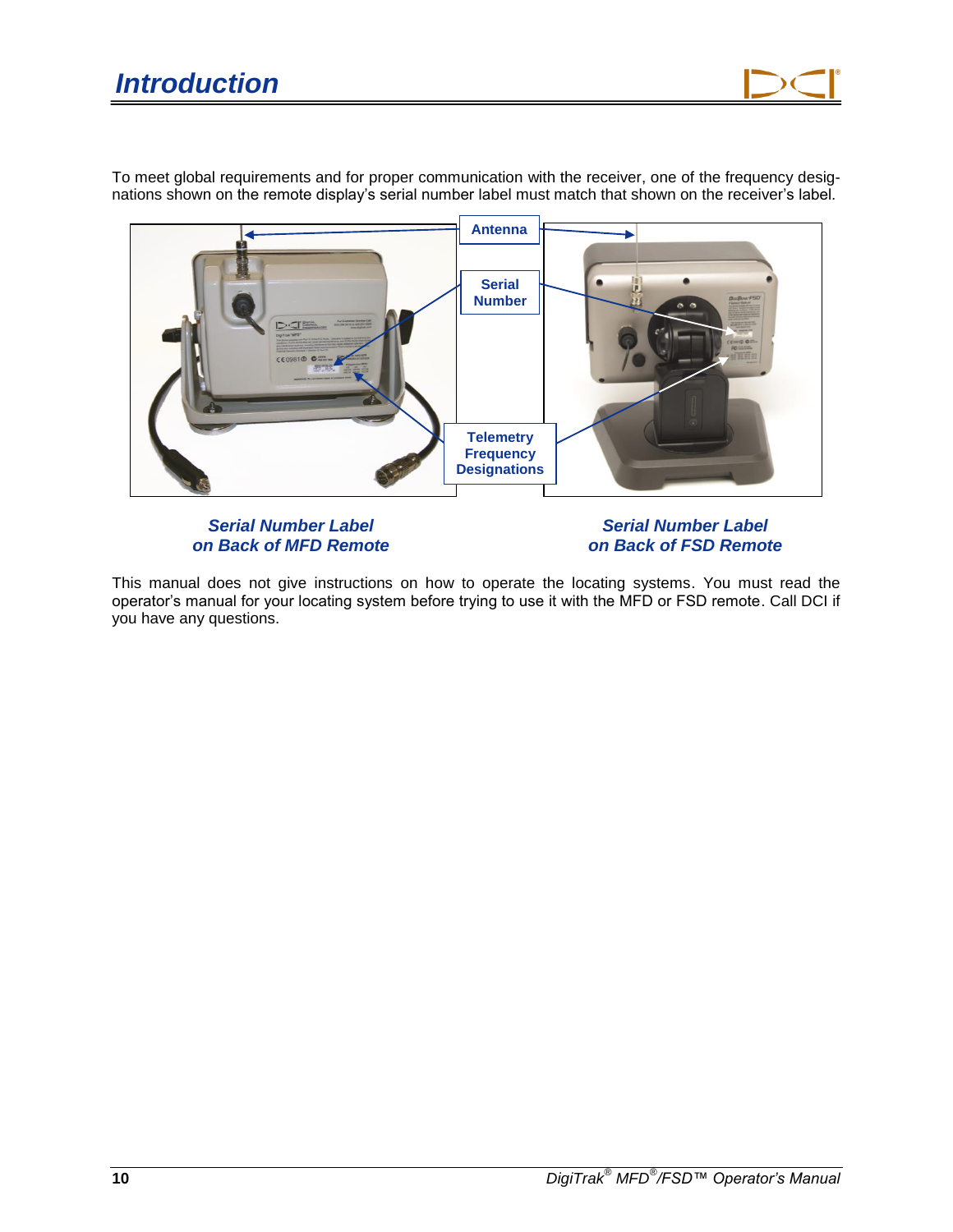# *Basic Instructions*

<span id="page-10-0"></span>





# <span id="page-10-1"></span>**Power Options**

The MFD and FSD remotes can be powered with a battery pack or from another DC power source using the DC power cable. If using the DC power cable, power the displays with 12–28 VDC. If both a battery pack and the DC power cable are installed, the remote will draw power from the battery pack until the battery voltage is below the DC source voltage.



*DC Power Cable*



*Battery Packs for MFD (not included)*

The MFD remote requires a 14 VDC battery pack such as that shown to the left where the central terminal is negative. The FSD remote requires the DCI lithiumion battery pack shown to the right.

The battery status of the DCI lithium-ion battery pack can be checked by pressing the battery status button on the battery pack.

**Battery Status Button**



*DCI Lithium-Ion Battery Pack*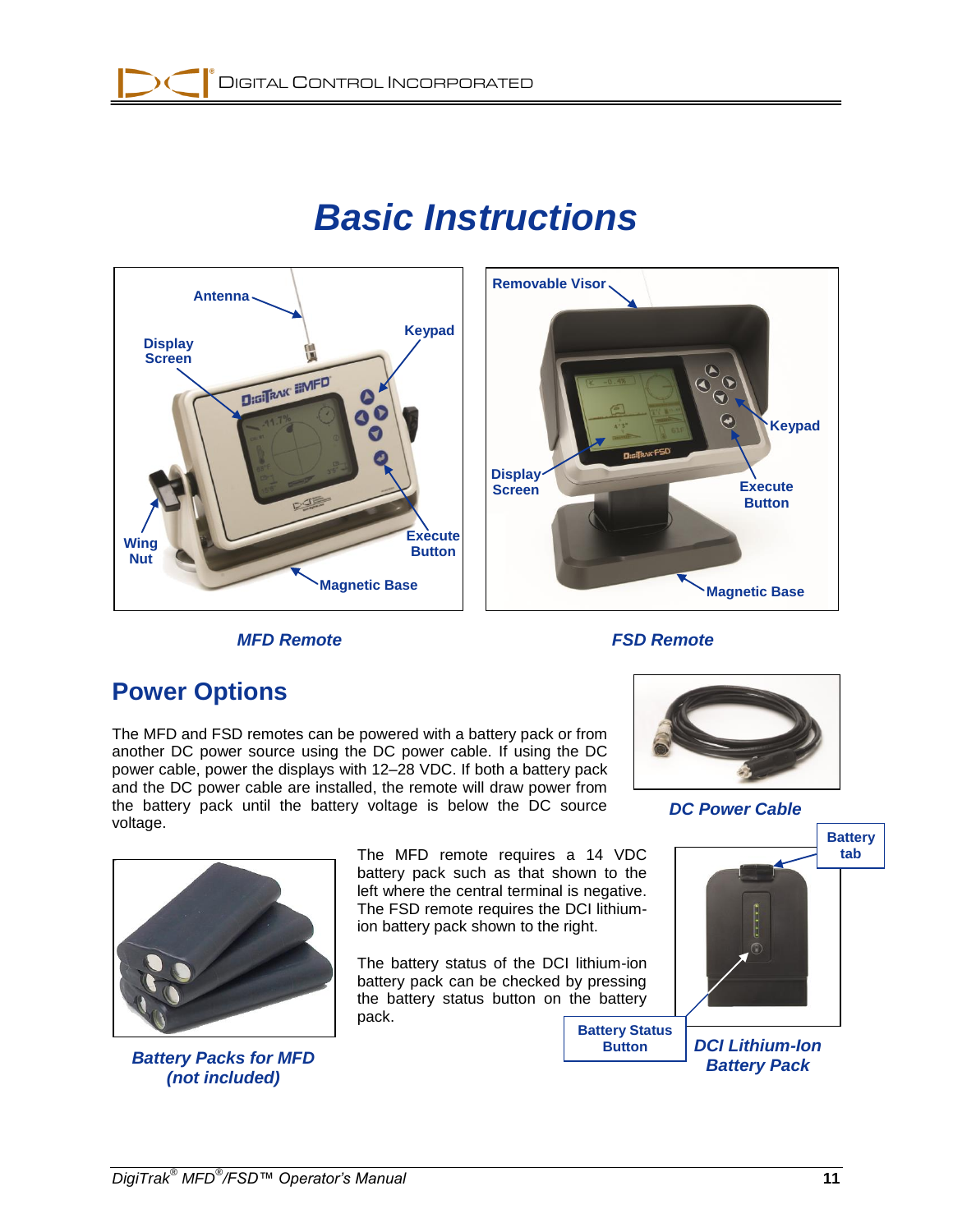



# <span id="page-11-0"></span>*Connecting DC Power Cable*

#### *Connecting DC Power Cable to MFD Remote*



#### *DC Power Cable Installed in FSD Remote*

To connect the DC power cable:

- 1. Remove the protective cap on the power port by rotating it counterclockwise.
- 2. The DC cable and power port are keyed to ensure proper alignment. Line up the keyed slots and DC cable's four pin holes with the four pins in the DC power port on the remote.
- 3. Push in and rotate the cable connector clockwise until the cable is secure.
- 4. Install the other end of the DC cable into the DC power source.

**Note:** If the FSD remote's power is supplied via the DC cable, the brace insert must be installed for structural integrity. The brace insert looks like and is installed like a DCI lithium-ion battery.

## <span id="page-11-1"></span>*Installing Battery Pack into MFD Remote*

To install the battery pack in the MFD remote:

- 1. Remove the battery compartment cover by rotating the thumb screws counterclockwise.
- 2. Insert the battery pack into the battery compartment, terminal end in first, as shown.
- 3. Reattach the battery compartment cover by holding it in place while pushing in and rotating the thumb screws clockwise.



*Inserting Battery into MFD Remote*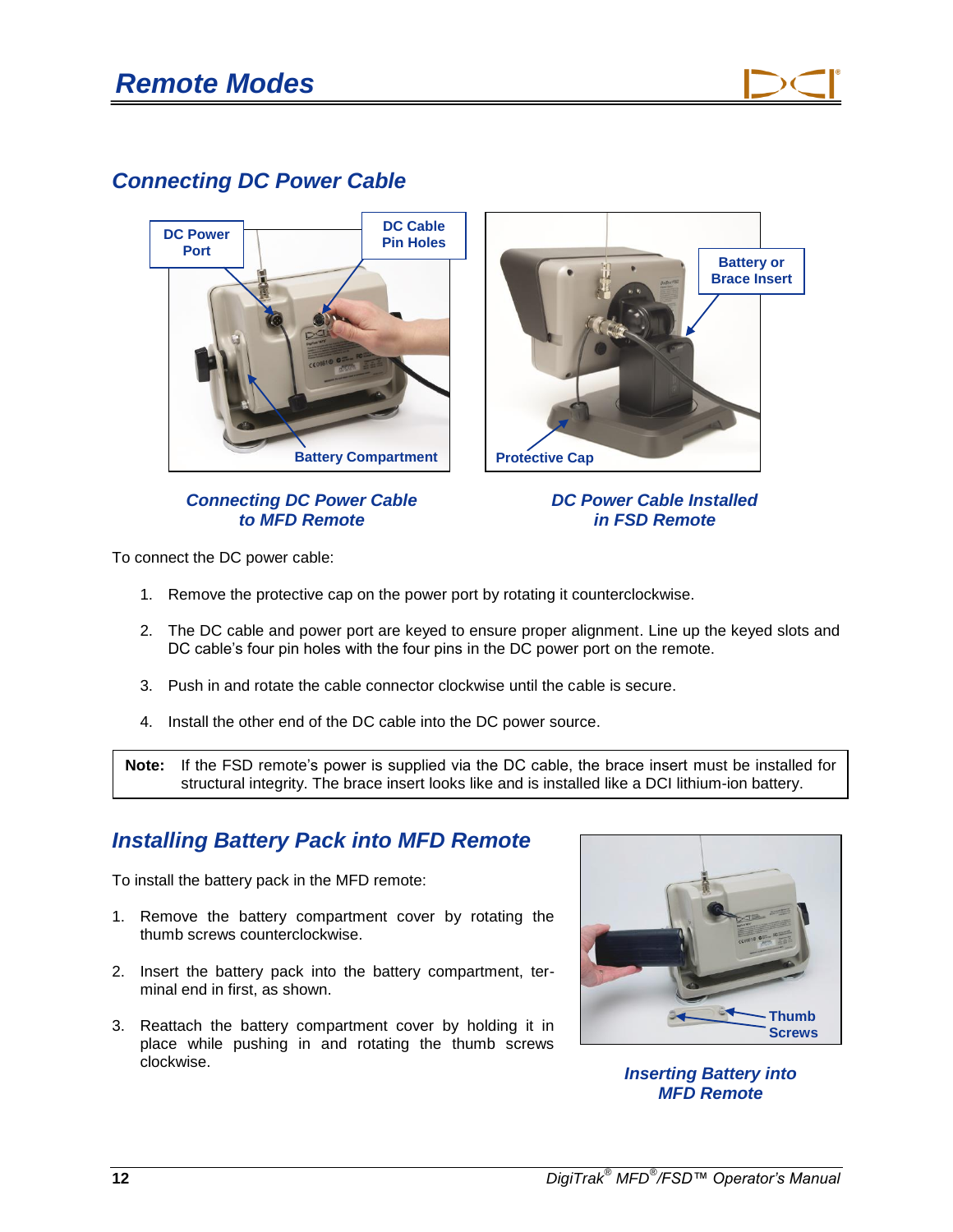

## <span id="page-12-0"></span>*Installing FSD Battery Pack or Brace Insert*

To install the DCI lithium-ion battery pack or brace insert in the FSD remote:

- 1. Hold the battery/brace insert with the tab up and facing away from the FSD remote.
- 2. Insert the battery/brace insert into the FSD remote's battery compartment, and push on the battery/brace insert until the tab latches in place.

### *Installing FSD Battery*

The keypad to the right of the display window is used to operate the MFD and FSD remotes.

**Execute Button** – The execute button (curved arrow) turns on the remote and selects a highlighted menu option. It is also used for adjusting the screen contrast as discussed below.

**Direction Buttons** – The direction buttons are used to navigate menu options. The down button is also used to access the main menu from the remote mode screen. (See "Main Menu" later in this section.)

# <span id="page-12-2"></span>**Power On/Off**

<span id="page-12-1"></span>**Keypad**

Once you have provided power to the remote, either using the battery pack or a DC power source, then you can operate the unit. The power on and off functions are as follows.

**Power On** – Press the execute button for a half-second or more to turn on the unit. You will hear a tone and the main display screen for the last mode used will appear. If you do not hear a tone, there may be a problem with the internal speaker; call DCI for customer support.

**Power Off** – To turn off the remote, you must access the main menu by pressing the down button and selecting the power off option. See the instructions for using the main menu later in this section.

# <span id="page-12-3"></span>**Adjusting Screen Contrast**

There are two ways to adjust the screen contrast. The easiest method is to hold in the execute button while pushing the right arrow (to lighten the display) or the left arrow (to darken the display). Each time the left or right arrow button is pressed, the contrast will change incrementally. The other way is by using the contrast adjustment option in the main menu. (See "Main Menu" later in this section.)



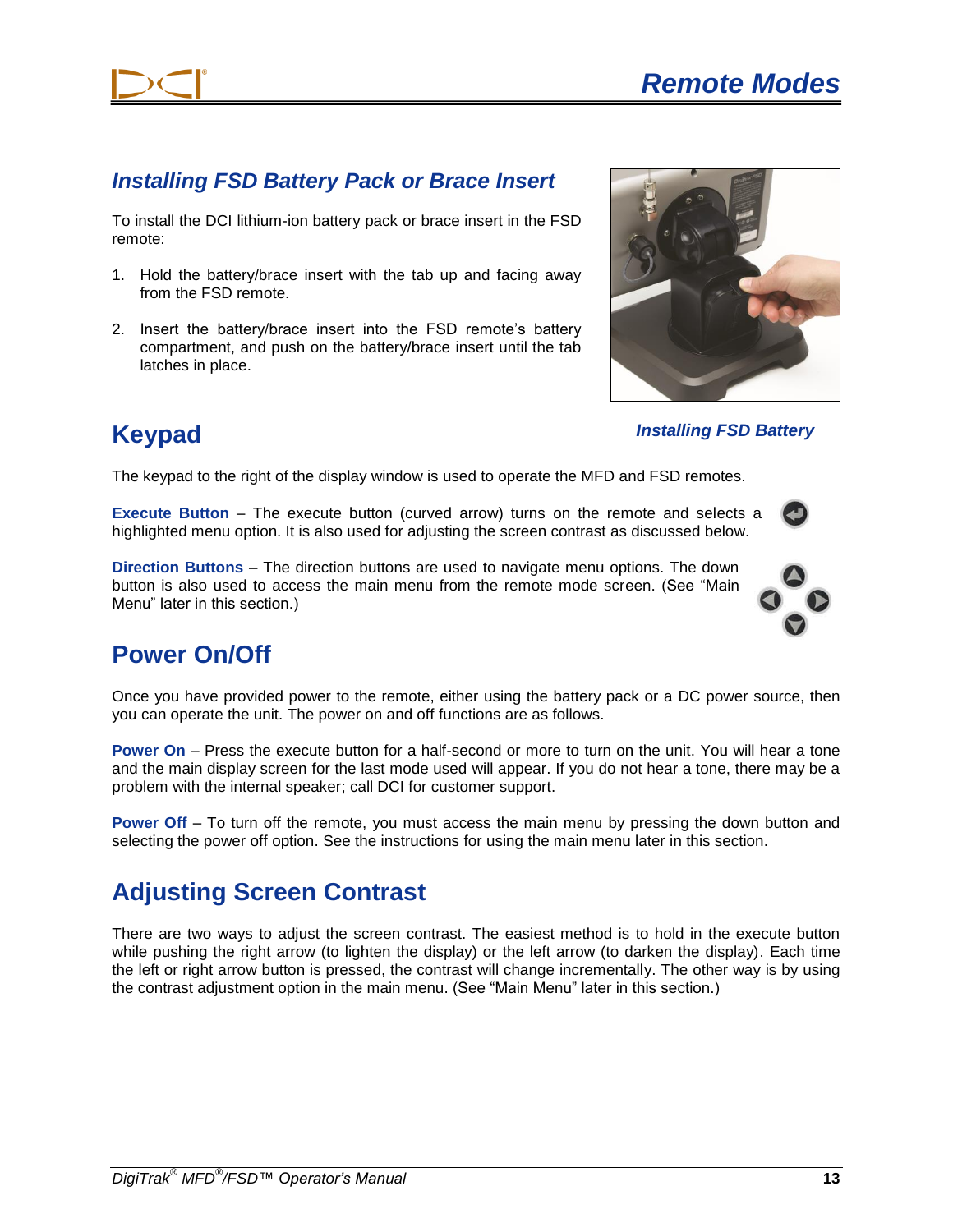# <span id="page-13-0"></span>**Adjusting Viewing Angle**

The MFD remote allows you to adjust the viewing angle through a range of 180° up/down. The FSD remote allows you to adjust the viewing angle through a range of 180° left/right, 90° up/down, and 270° about the display's center.

**Up/Down** – To adjust the MFD remote's viewing angle, loosen the large black wing nuts on the sides of the remote, position the display as desired, and tighten the wing nuts. Do not overtighten to avoid damaging the housing.

To adjust the FSD remote's up/down viewing angle, loosen and squeeze the two knobs on the back of the FSD unit, adjust the screen as desired, and tighten the knobs. If the knobs are loose, the display will hold its vertical position only until the knobs are squeezed together or the display is vibrated. Thus, DCI recommends tightening the knobs before drilling.







*Loosen Display Knobs Adjust Viewing Angle Tighten Display Knobs*

**Left/Right** – When the FSD remote's magnetic base is secure, adjust the left/right viewing angle by rotating the display about the base.

**Center** – With the magnetic base secure, take hold of the display and rotate it to the desired orientation.

# <span id="page-13-1"></span>**Attaching and Removing Visor**

The removable visor on the FSD remote shields the screen from environmental conditions such as rain and sun. The visor is held in place by a ridge on the top of the display and channels on the sides of the display. The antenna must be removed when installing or removing the visor.

To install the visor, slide the visor's pegs along the peg channels on the sides of the display until the visor locks over the ridge.

To remove the visor, push the visor back over the ridge and along the channels.

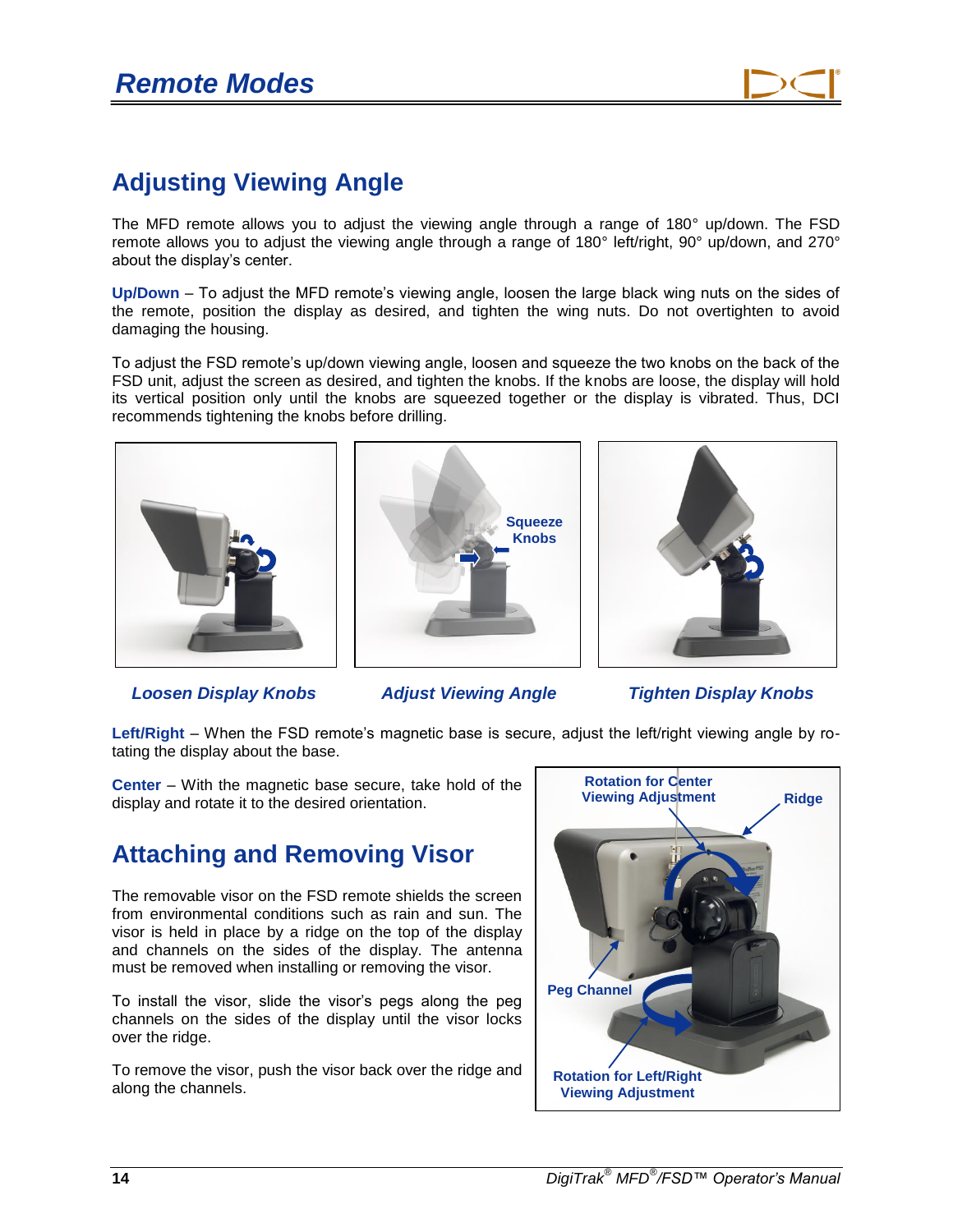



# <span id="page-14-0"></span>**Speaker and Audible Tones**

The audible tones emitted by the MFD and FSD remotes to indicate an increase in the transmitter temperature are summarized in the table below.

| Temperature                             | <b>Warning Tones</b>                                                                                                                                                                                                  |
|-----------------------------------------|-----------------------------------------------------------------------------------------------------------------------------------------------------------------------------------------------------------------------|
| Below $61^\circ$ F (16 $^\circ$ C)      | No tones for temperature increases.                                                                                                                                                                                   |
| 61-97° F (16-36° C)                     | Double-beep sequence (beep-beep) for every 4° C increase in temperature.                                                                                                                                              |
| 104-111° F (40-44° C)                   | Two double-beep sequences (beep-beep, beep-beep) for every 4° C increase in<br>temperature. NOTE: Action is required to cool the transmitter.                                                                         |
| 118-133° F (48-56° C)                   | Three double-beep sequences (beep-beep, beep-beep, beep-beep) for every 4°<br>C increase in temperature. NOTE: Cooling is critical to avoid irreversible<br>damage.                                                   |
| Above $140^\circ$ F (60 $^\circ$ C)     | Three double-beep sequences every 5 seconds on the remote display, and<br>every 20 seconds on the receiver. NOTE: Warning signifies dangerous drilling<br>conditions; irreversible damage may have already been done. |
| Above $176^{\circ}$ F (80 $^{\circ}$ C) | Transmitter shuts down.                                                                                                                                                                                               |
| 180° F (82° C)                          | FS and FC transmitter overheat indicator (temp dot) turns black (see below).                                                                                                                                          |
| 220° F (104° C)                         | Long-range and extended long-range transmitter overheat indicator (temp dot)<br>turns black (see below).                                                                                                              |

#### *Transmitter Temperature Warning Tones*

Normal drilling temperatures range from 64° F (16° C) to 104° F (40° C). Once the temperature reaches 104° F (40° C) the thermometer icon will appear as  $\frac{4}{3}$ .

## <span id="page-14-1"></span>**Main Menu**

The main menu is accessed by pushing the down direction button.

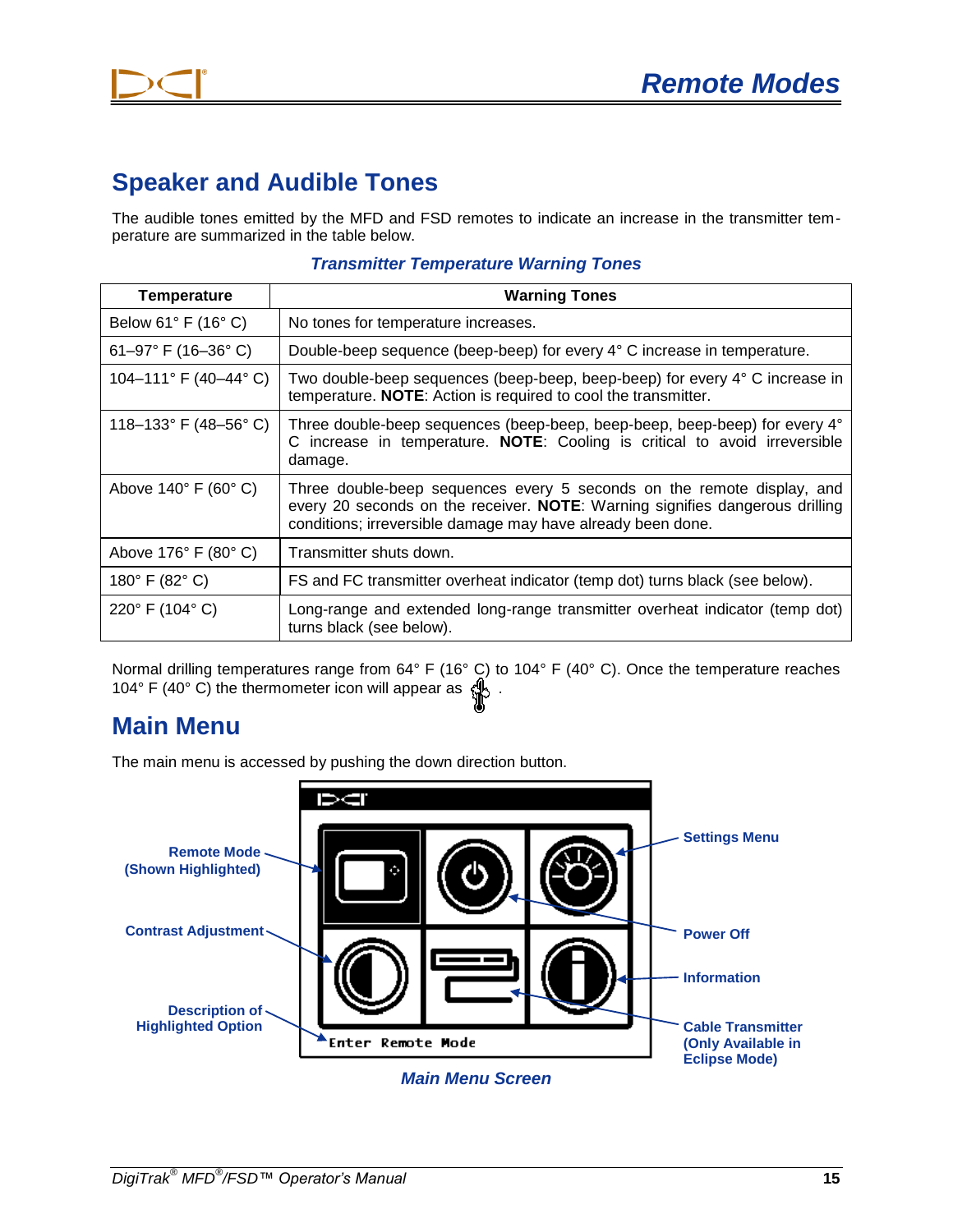

Use the direction buttons to highlight an option, and then press the execute button to select it. The table below lists the main menu options and the result for selecting each item.

#### *Main Menu Options*

|              | <b>Remote Mode – Puts the MFD or FSD unit into remote radio mode. The unit will</b><br>then display information including transmitter pitch, roll, temperature, battery<br>status, depth, predicted depth, and Target Steering information sent from the<br>receiver. The correct remote mode must be selected to communicate with your<br>receiver. See the "Settings Menu" to change the remote mode. |
|--------------|---------------------------------------------------------------------------------------------------------------------------------------------------------------------------------------------------------------------------------------------------------------------------------------------------------------------------------------------------------------------------------------------------------|
|              | <b>Power Off</b> – Turns the unit off with no audible signal.                                                                                                                                                                                                                                                                                                                                           |
|              | <b>Settings Menu</b> – Opens the settings menu to select receiver model, telemetry<br>channels, or pitch and depth units. See "Settings Menu" below.                                                                                                                                                                                                                                                    |
| $\ddot{\Xi}$ | <b>Cable Transmitter</b> – Puts the MFD or FSD remote in cable mode for reading cable<br>transmitters. Only accessible from F2, F5, and Eclipse mode; requires a cable box.<br>Contact DCI for more information about the cable box.                                                                                                                                                                    |
|              | <b>Contrast Adjustment - Allows you to adjust screen contrast. See below for</b><br>instructions.                                                                                                                                                                                                                                                                                                       |
|              | Information - Displays system information such as the software version, the serial<br>number, and the current display settings.                                                                                                                                                                                                                                                                         |

### <span id="page-15-0"></span>*Contrast Adjustment*

When the contrast adjustment option is selected from the main menu, the following screen appears.



#### *Adjust Screen Contrast*

Using the left or right direction button on the remote, highlight the decrease contrast or increase contrast arrow as shown on the screen above. Then, adjust the contrast by pressing the execute button on the remote. Each time the execute button is pressed, the contrast will change incrementally. When the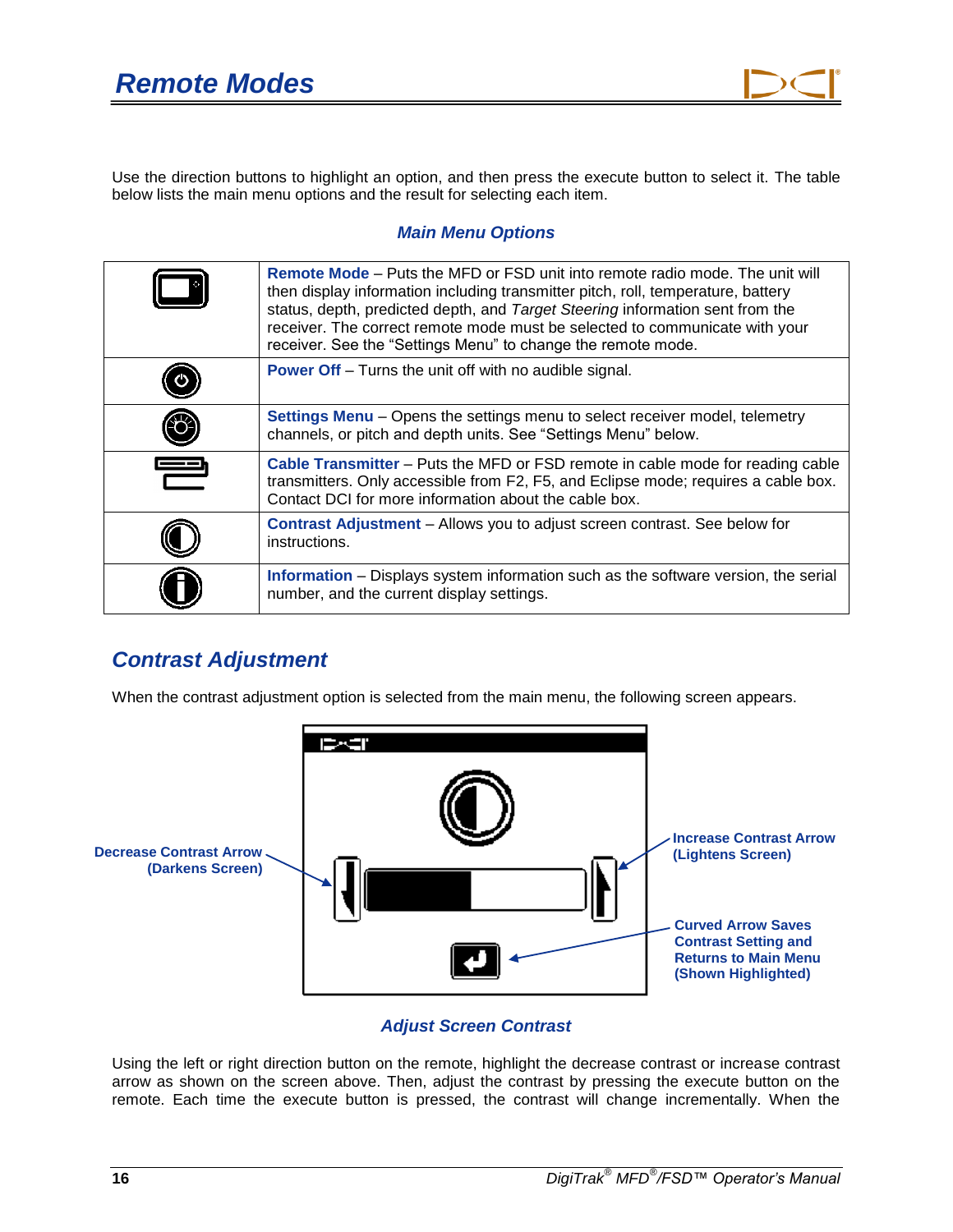

contrast is adjusted, use the left/right direction buttons on the remote to highlight the curved arrow on the screen, as shown above, and press the execute button to return to the main menu.

# <span id="page-16-0"></span>**Settings Menu**

The settings menu is accessed by selecting the settings menu option at the main menu screen. If you are using a Mark Series locating system, the depth and pitch unit options will not be available; these units can only be changed at the receiver.



*Settings Menu Screen*

The table below shows the menu options as they appear on the display with descriptions of their uses. Any changes that are made to the settings will be saved when the remote is turned off. DCI recommends that you program the MFD or FSD settings to match the settings on your receiver.

#### *Settings Menu Options*

|        | Telemetry Channel – Opens the telemetry channel options. There are four channel<br>options for the Mark Series, F5, F2, and SE modes: 1, 2, 3, 4. The Eclipse mode<br>has eight channel options: A (1, 2, 3, 4) and B (B1, B2, B3, B4). Telemetry option B<br>is recommended for the Eclipse System. The remote and receiver must have the<br>same telemetry frequency designation and be set to the same telemetry channel. |
|--------|------------------------------------------------------------------------------------------------------------------------------------------------------------------------------------------------------------------------------------------------------------------------------------------------------------------------------------------------------------------------------------------------------------------------------|
|        | Receiver Model - Allows you to program the remote to work with an F5, F2,<br>Eclipse, SE, or Mark Series receiver. Software updates may be required for older<br>MFD and FSD remotes to display some mode options. Use Mark Series mode with<br>an SE receiver if there is not an SE option.                                                                                                                                 |
|        | Telemetry Frequency Designation - Opens the telemetry region options. If you<br>must change this setting, call DCI to determine which setting is required in your area<br>and to verify that it matches the receiver frequency.                                                                                                                                                                                              |
| יייייי | <b>Depth Units</b> – Allows you to select distance units as either English or metric. When<br>English units are selected, temperature will display in degrees Fahrenheit (°F).<br>When metric units are selected, temperature will display in degrees Celsius (°C).                                                                                                                                                          |
|        | Pitch Units – Allows you to select pitch angle units. The options are percent (%) or<br>degree $(°)$ .                                                                                                                                                                                                                                                                                                                       |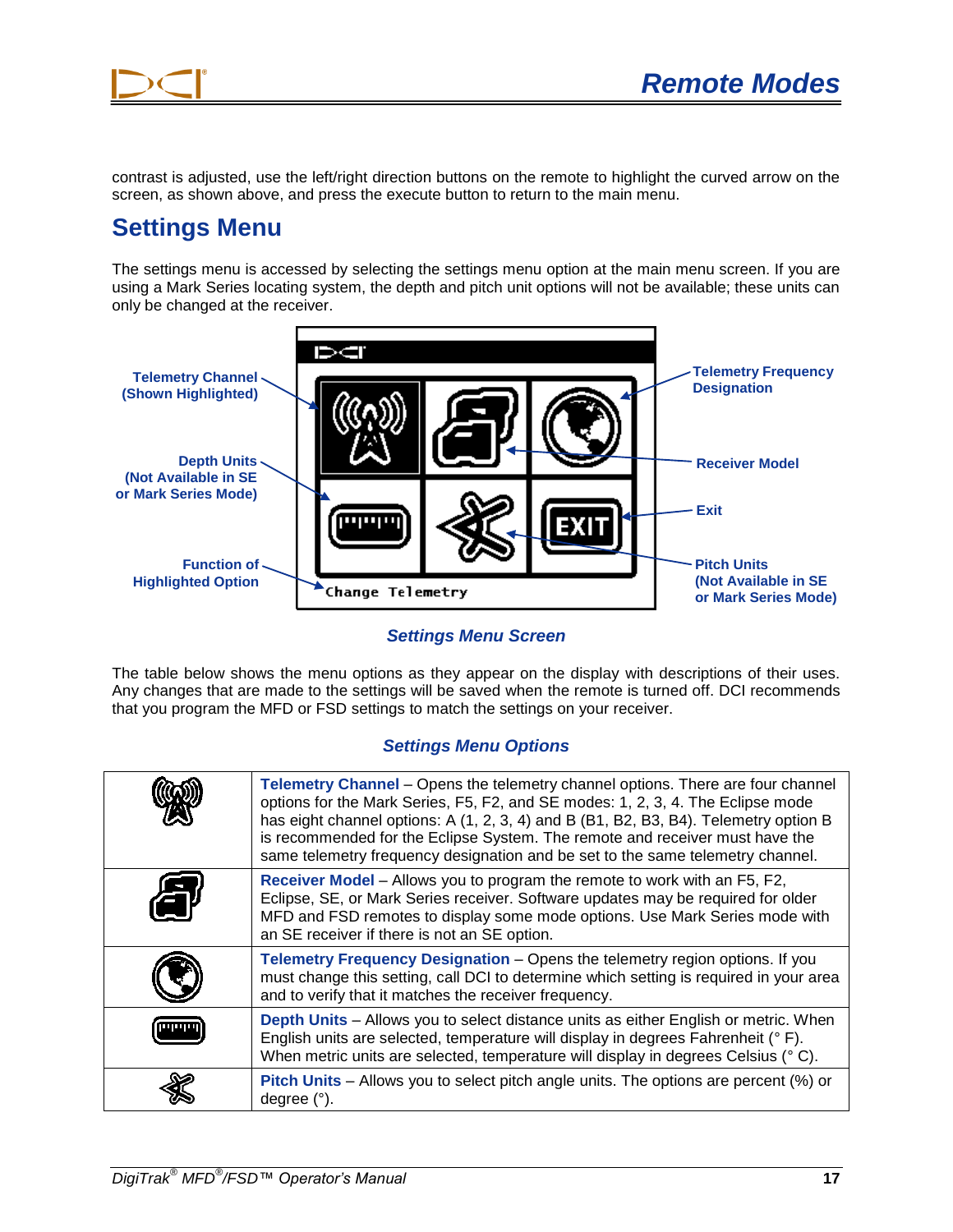

<span id="page-17-0"></span>

**Exit Menu** – Exits the settings menu and returns to the main menu screen. After a setting is changed, the exit option is automatically highlighted for selection.

# *Remote Modes*

The main display screen for the last remote mode setting is the default screen when you turn on the MFD or FSD remote display. It shows the transmitter pitch, roll, battery status, and temperature. The MFD or FSD battery status, receiver model, telemetry channel, telemetry update meter, and *Target Steering* data (if active) are also displayed on the main screen.

# <span id="page-17-1"></span>**F5, F2, and Eclipse Modes**

### <span id="page-17-2"></span>*Main Display Screens*

The F5, F2, and Eclipse modes have essentially the same screen display. The only significant difference between the F5, Eclipse and the F2 display modes is that the F5 and Eclipse modes will display roll at the  $\frac{1}{2}$  clock positions as well as the standard 12 clock positions. The number of clock positions that display is a function of the transmitter.



*DigiTrak F5, F2, and Eclipse Main Display Screen*

The telemetry update meter displays the amount of signal being received. If less data is being received, then fewer bars are shown on the meter. If the meter is decreasing or low, you should pause before making steering decisions to ensure you have correct data. When the meter is empty, telemetry data is not being received and the information will disappear.

The roll offset indicator displays when the receiver has been programmed to compensate for a difference between the transmitter's 12 o'clock and the drill head's 12 o'clock positions.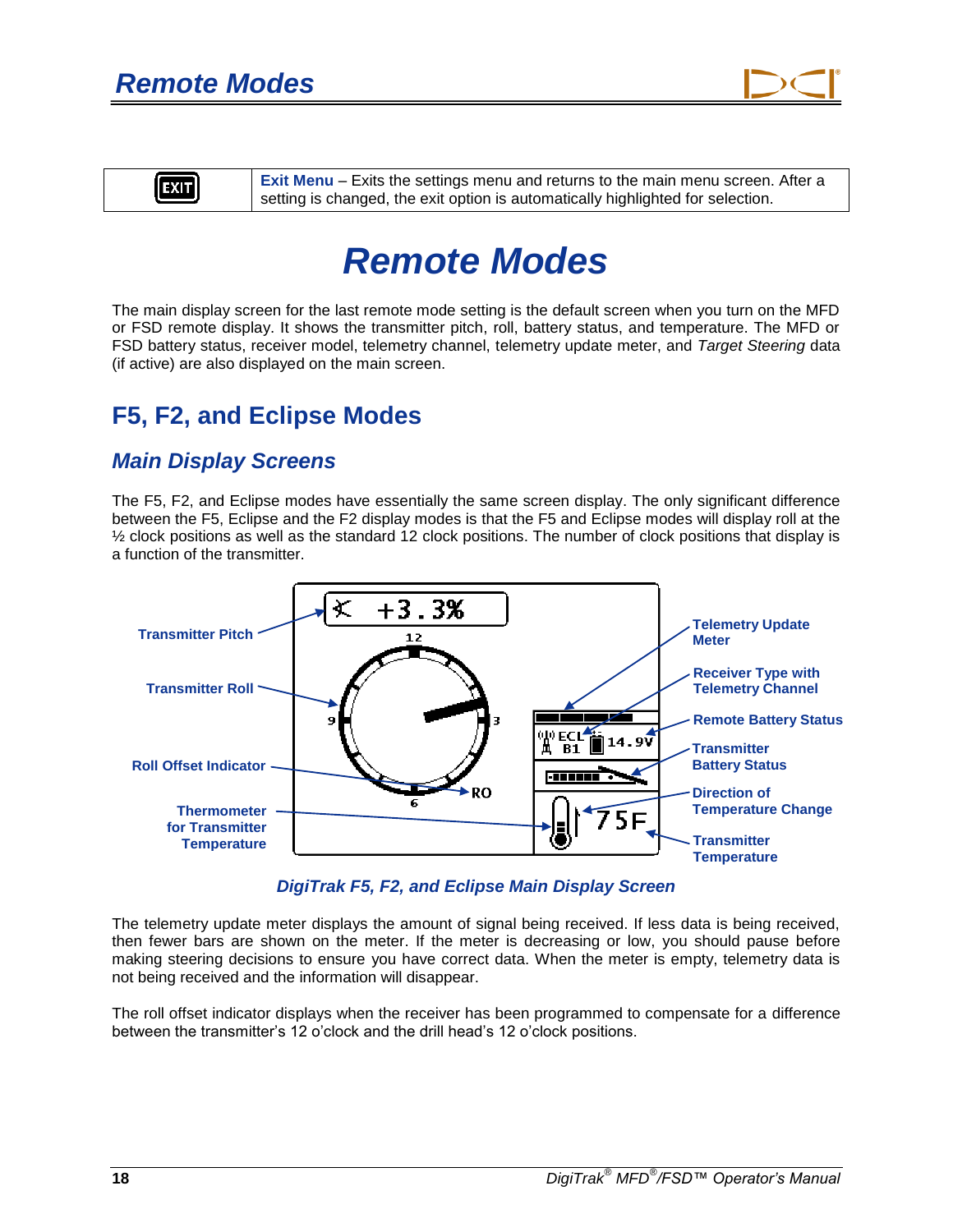

## <span id="page-18-0"></span>*Depth Display Screens*

The depth or predicted depth of the transmitter can be viewed on the remote display, but only when the receiver is positioned at the locate line (LL) or at the front locate point (FLP) with its trigger held in. See the operator's manual provided with your DCI locating system for information on correctly positioning the receiver.

When the receiver is positioned at the LL with its trigger held in, the remote's display will change to show the depth reading with arrows pointing to the ground and the drill head. When the height-above-ground (HAG) function is turned on, the receiver is shown elevated with its HAG setting displayed. In the figure below you can see that the HAG setting is 1'10" to indicate that the receiver is being held that distance above the ground. See the operator's manual provided with your DCI locating system for information on using the HAG function.



*Depth Display at the Locate Line with HAG On*

The depth data will display for 10 seconds after the trigger on the receiver is released, and then the display will return to the main display screen.

The predicted depth display screen appears when the receiver is positioned at the FLP or the RLP (rear locate point) and the trigger is held in. However, the predicted depth is only valid at the FLP. The predicted depth display will show arrows pointing to the receiver and the predicted depth point ahead of the transmitter.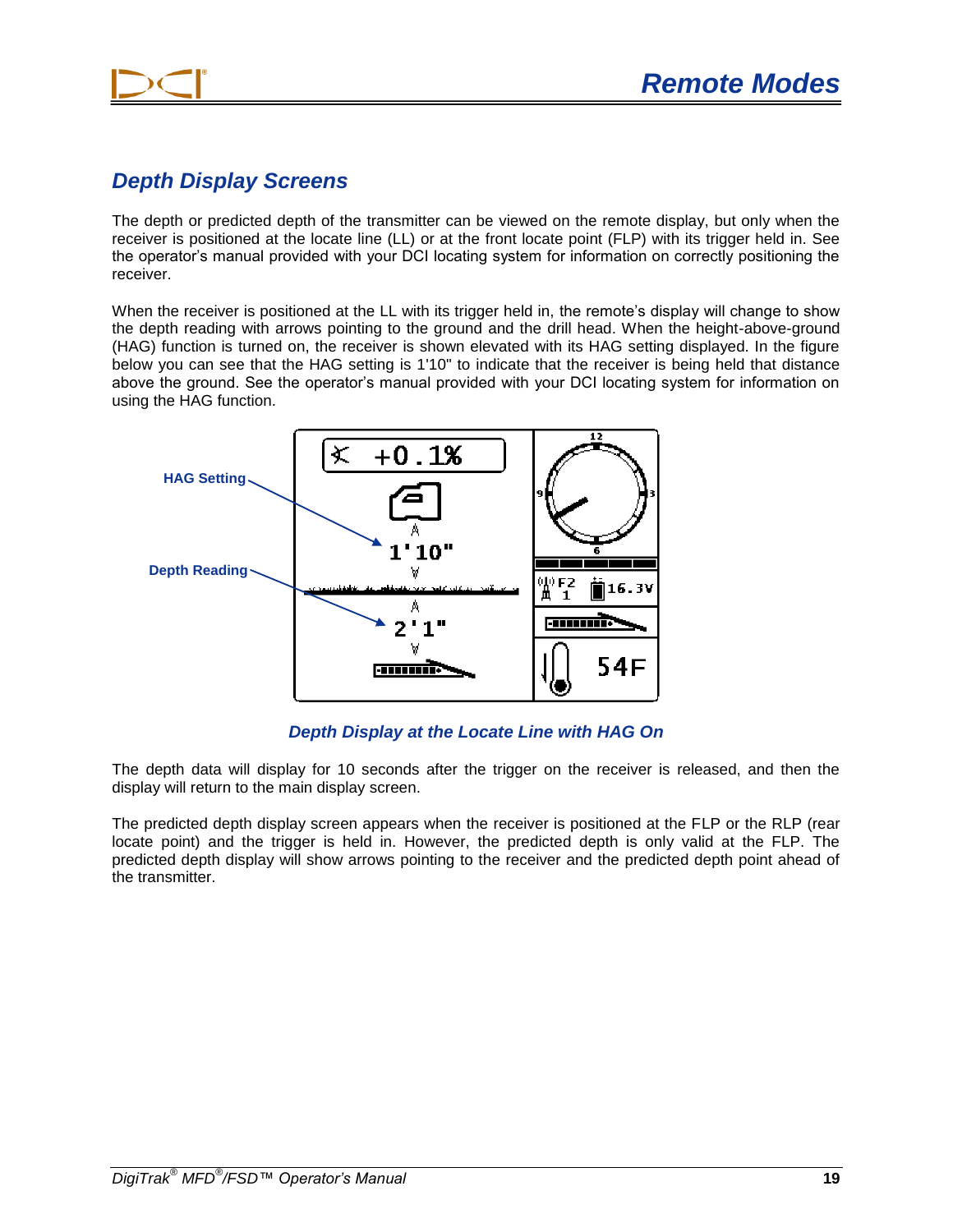



*Predicted Depth Display with HAG On*

When the transmitter pitch information cannot be obtained at the receiver due to range restrictions or interference, the remote will assume the transmitter has a pitch of zero for depth and predicted depth readings. In this case, the following image will appear on the depth or predicted depth mode screen.



### *Pitch Assumed Zero*

## <span id="page-19-0"></span>**Target Steering** *Display Screen*

The *Target Steering* display screen, shown below, will appear when the receiver has been programmed with a target depth value.



**Target Steering** *Display*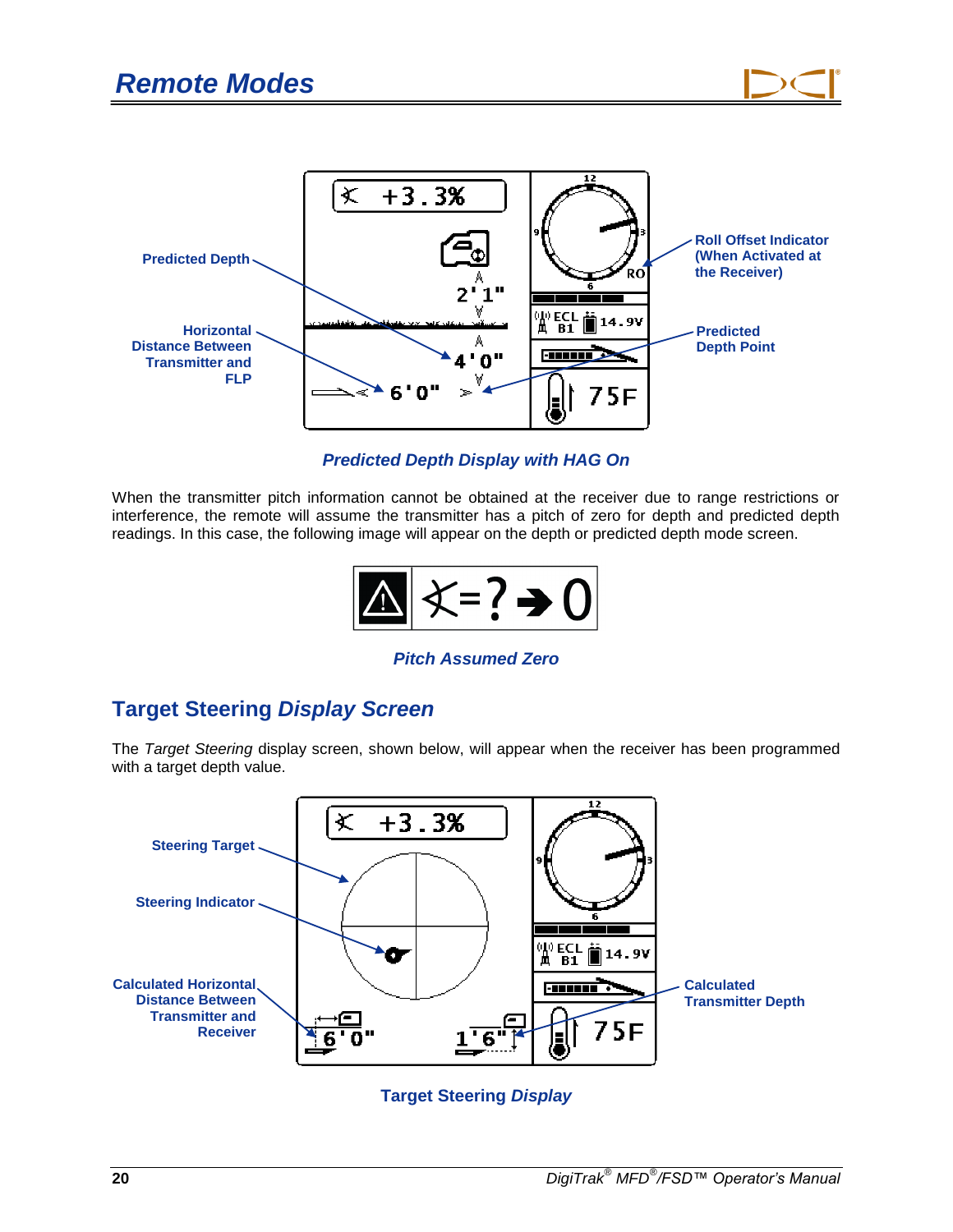

The calculated horizontal distance and depth shown on the *Target Steering* display are only correct when the receiver is properly positioned beyond the front locate point and within the range limits of the transmitter and remote. See the operator's manual provided with your DCI locating system for information on how to activate *Target Steering* and correctly position the receiver.

## <span id="page-20-0"></span>*TensiTrak Mode (Eclipse and F5 Only)*

When using the F5 or Eclipse TensiTrak Pullback and Pressure Monitoring System with the remote programmed to F5 or Eclipse mode, you will see the TensiTrak data screen shown below.



*TensiTrak Data Screen*

As the product's maximum recorded force (MaxForce) and instantaneous annular mud pressure (Pressure) increase, the remote will emit tones as shown in the following table.

#### *TensiTrak Force and Pressure Warning Tones*

| Event                                                                   | <b>Warning Tones</b> |
|-------------------------------------------------------------------------|----------------------|
| MaxForce increases by 2000 lb (8.9 kN)                                  | Single beep          |
| Pressure increases by 5 psi (34 kPa) up to 40 psi (276 kPa)             | Single beep          |
| Pressure increases by 5 psi (34 kPa) from 40 to 50 psi<br>(276-345 kPa) | Double beep          |
| Pressure increases by 5 psi (34 kPa) from 50 to 60 psi<br>(345-414 kPa) | <b>Triple Beep</b>   |

For additional information about the TensiTrak Pullback and Pressure Monitoring System, contact DCI.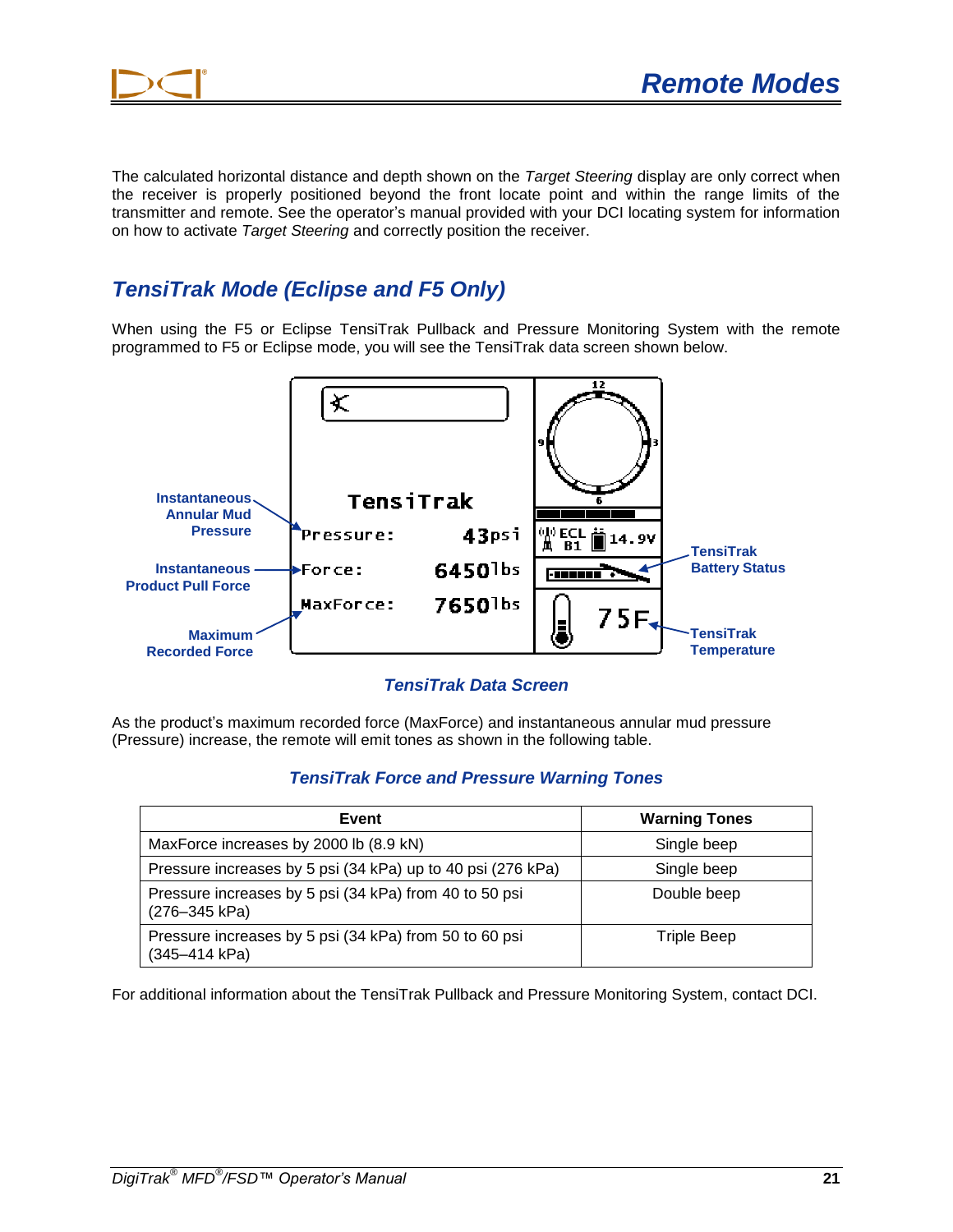

## <span id="page-21-0"></span>**SE Series Mode**

The SE mode is used with an SE receiver. Software updates may be required for older MFD and FSD remotes to display the SE mode option. If you are using an older remote with an SE receiver and have not yet upgraded the remote to have the SE mode option, then use Mark Series mode; the Mark IV/V screens will display.

### <span id="page-21-1"></span>*Main Display Screen*

After entering the SE mode, confirm that the telemetry channel matches that of the receiver. The same depth and pitch measurement units as set on the receiver will display on the remote.



*DigiTrak SE Main Display Screen*

The telemetry update meter displays the amount of signal being received. If less data is being received, then fewer bars are shown on the meter. If the meter is decreasing or low, you should pause before making steering decisions to ensure you have correct data. When the meter is empty, all data will disappear.

A roll offset indicator (RO) will display next to the clock, as shown on the DigiTrak F2 and Eclipse main display screens, when the receiver has been programmed to compensate for a difference between the transmitter's 12 o'clock and the drill head's 12 o'clock positions.

### <span id="page-21-2"></span>*Depth Display Screens*

The depth or predicted depth of the transmitter can be viewed on the remote display when the SE receiver is positioned at the locate line (LL). See the operator's manual provided with your SE locating system for information on correctly positioning the receiver.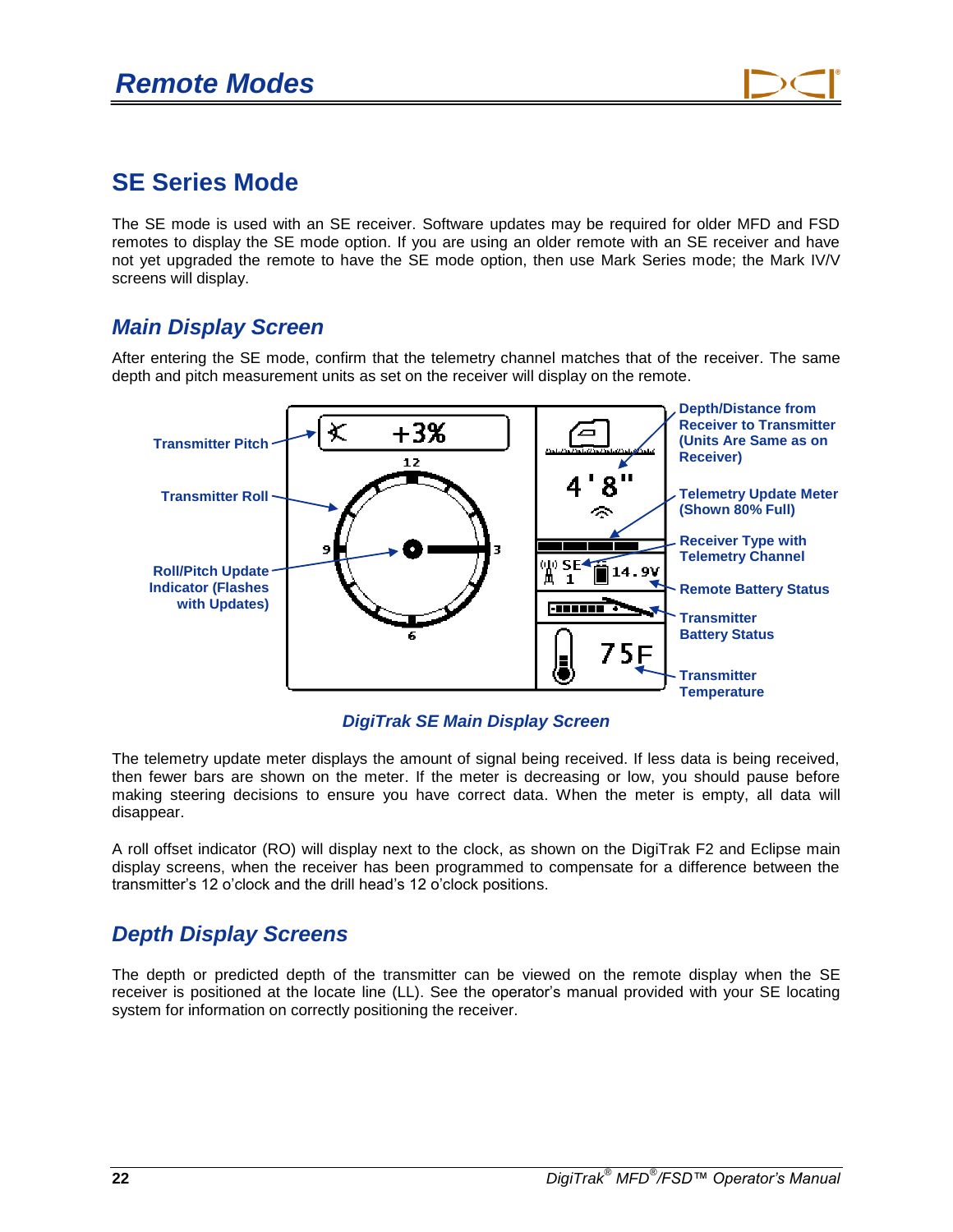

When the receiver is positioned at the LL and its trigger is held in, the remote display screen will change to show the depth measurement with arrows pointing to the ground and the drill head. When the heightabove-ground (HAG) function is turned on, the receiver icon is shown elevated with its HAG setting displayed. In the figure below you can see that the HAG setting is 1' 2" to indicate that the receiver is being held that distance above the ground. See your SE system operator's manual for information on using the HAG function.



*DigiTrak SE Depth Display Screen with HAG On*

The depth data will display for 10 seconds after the trigger on the receiver is released, and it will then return to the main screen display.

The predicted depth display screen appears when the receiver is positioned at the FLP or the RLP (rear locate point) and the trigger is held in. However, the predicted depth is only valid at the FLP. The predicted depth display will show arrows pointing to the receiver and the predicted depth point ahead of the transmitter.



*DigiTrak SE Predicted Depth Display with HAG On*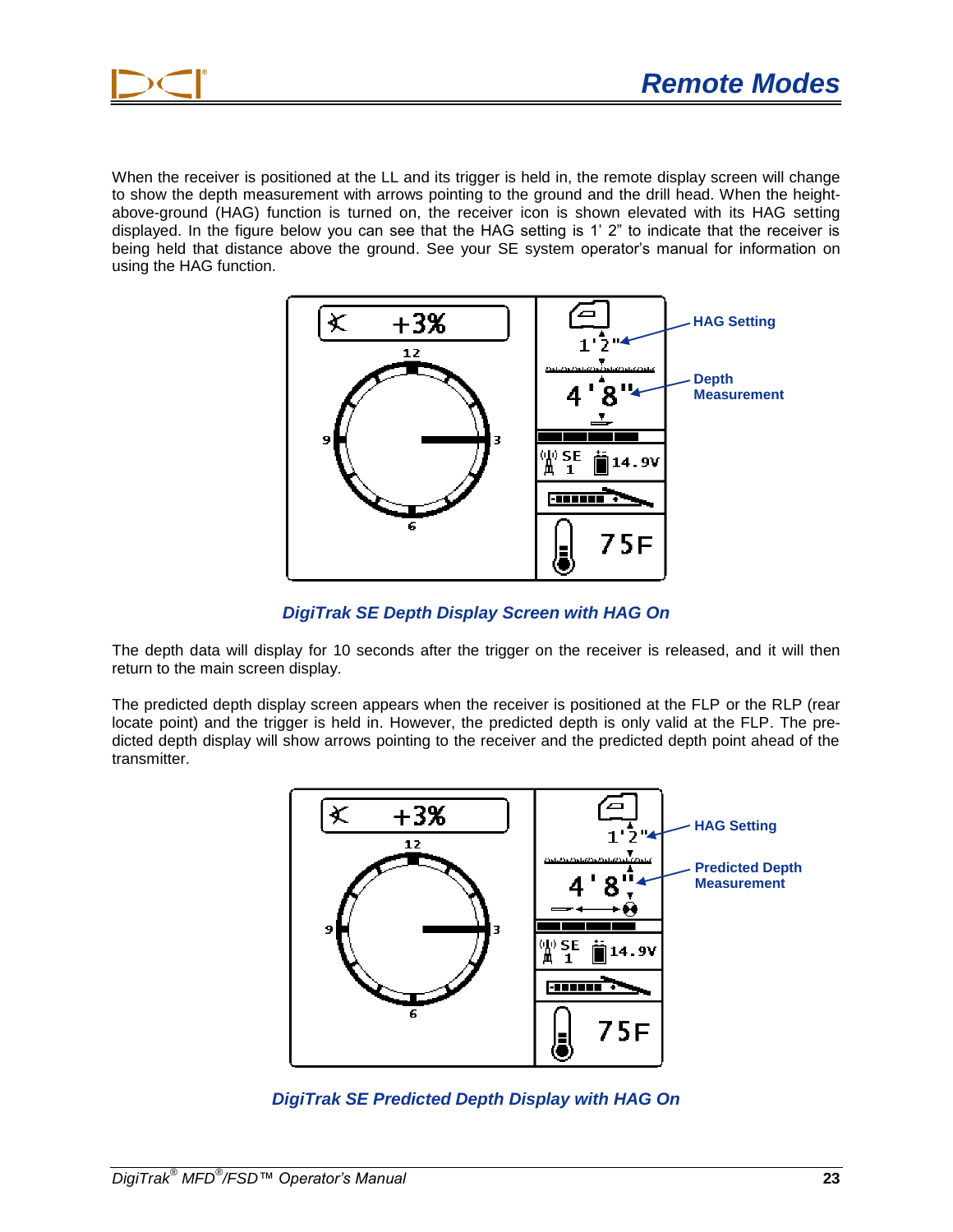

When the transmitter pitch information cannot be obtained at the receiver due to range restrictions or interference, the remote will assume the transmitter has a pitch of zero for depth and predicted depth readings. In this case, the following image will appear on the depth or predicted depth mode screen.



#### *Pitch Assumed Zero*

### <span id="page-23-0"></span>*Remote Steering Display Screen*

The remote steering display screen, shown below, will appear when remote steering has been turned on at the receiver. See the SE system operator's manual for more information.



*DigiTrak SE Remote Steering Display*

The remote steering information is only correct when the receiver is properly positioned beyond the front locate point and within the range limits of the transmitter and remote. See your SE system operator's manual for information on how to activate remote steering and correctly position the receiver.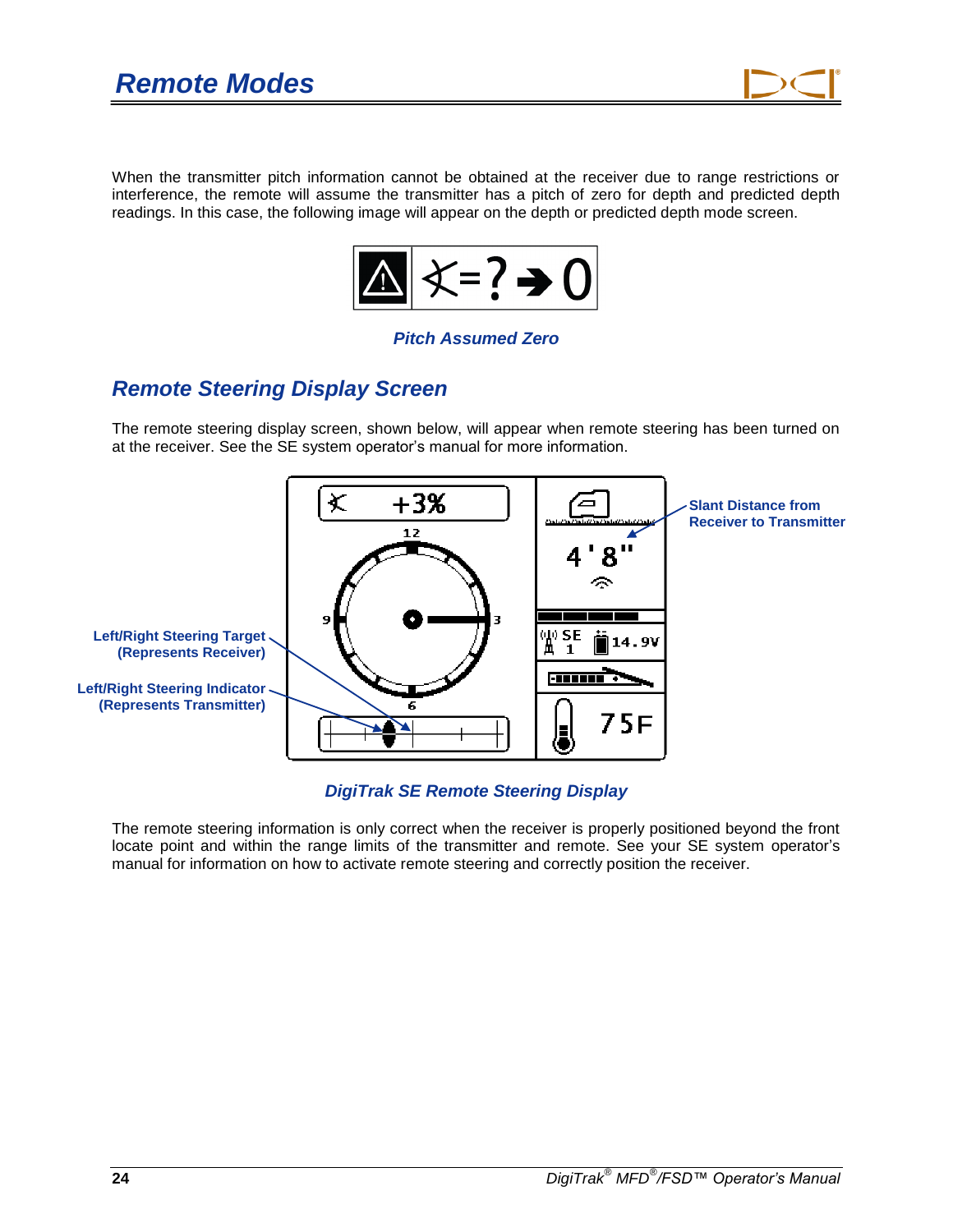

## <span id="page-24-0"></span>**Mark Series Mode**

The Mark Series mode is used with a DigiTrak Mark II, Mark III, Mark IV, or Mark V receiver. The remote will automatically detect which receiver is being used and show the appropriate screen.

After entering the Mark Series mode, you should confirm that the telemetry channel on the remote matches that on the receiver. The same depth and pitch measurement units set on the receiver will display on the remote.

**NOTE**: The SE receiver is used with the MFD/FSD remote in Mark Series mode if the remote does not have updated software with the SE receiver mode option. The Mark IV/V screens will display.

### <span id="page-24-1"></span>*Main Display Screens (Mark II, III, IV, and V)*

When a Mark II or Mark III receiver is used, the data screen shown below will display. The depth/distance shown for either system may not be the actual depth; it could be the slant distance. For the most accurate depth reading, the receiver must be positioned over the drill head or at the front locate point (see the operator's manual provided with your DCI locating system).



*DigiTrak Mark II/III Main Display Screen*

**NOTE**: If you are using a Mark II receiver, you will still see MK3 as the receiver type.

The telemetry update meter is not active when the remote is in Mark Series mode. Updates from the transmitter are indicated by the flashing dot in the center of the clock, as illustrated in the Mark IV/V main display screen shown below. The dot flashes at about 2-second intervals. When telemetry data is not available, the dot will not appear and no transmitter data will display.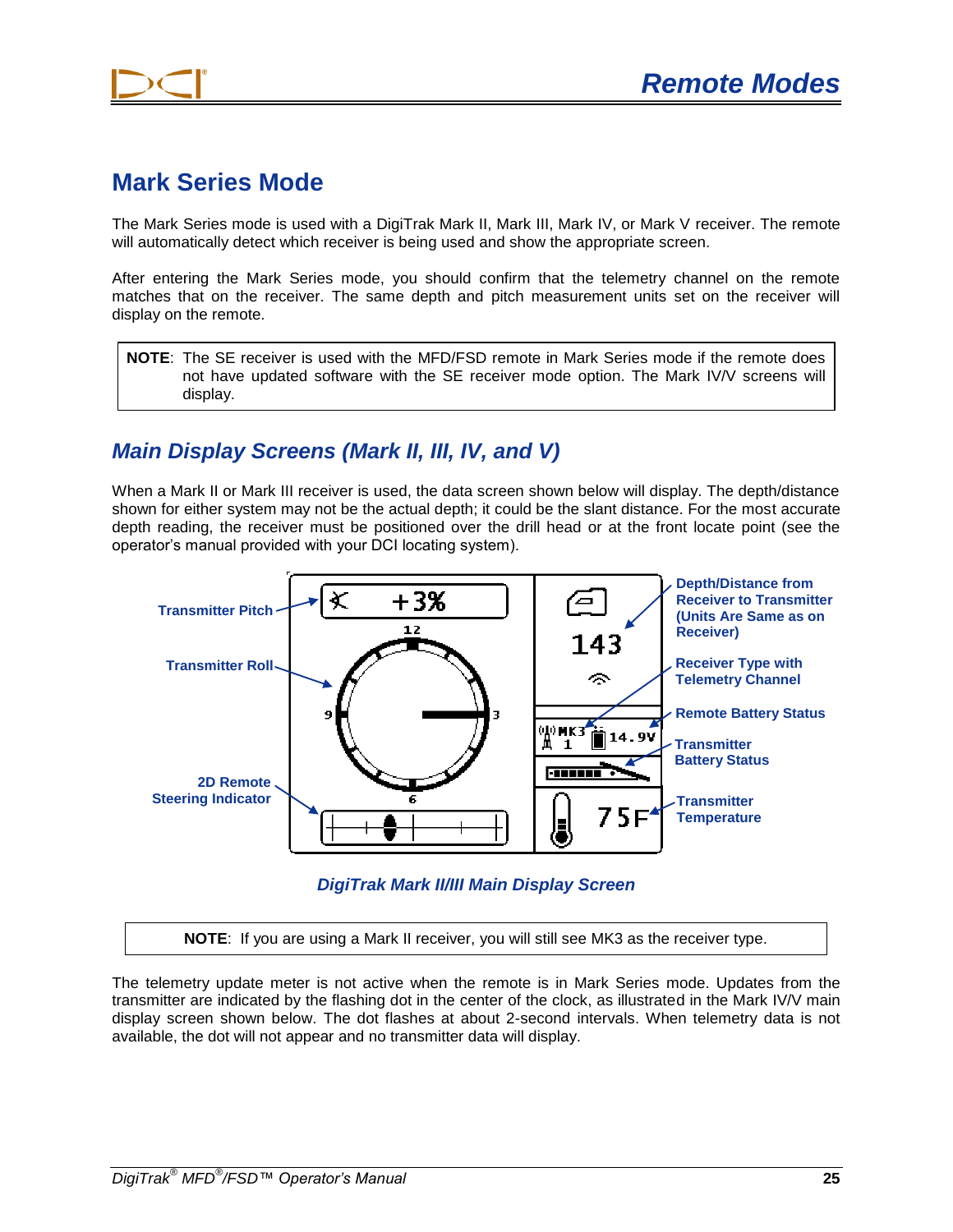

The Mark IV/V main display screen will appear when a Mark IV or Mark V receiver is used. All symbols have the same representation as described for the Mark II/III screen shown above.



*DigiTrak Mark IV/V Main Display Screen*

The main display screen is the only screen that will display when using a Mark II or Mark III receiver. When using a Mark IV or Mark V receiver, depth and predicted depth screens will display as described below.

### <span id="page-25-0"></span>*Depth Display Screens (Mark IV/V)*

Once the Mark IV or Mark V receiver is positioned at the locate line and the trigger is held in, the depth information will be displayed as shown in the figure below. The vertical arrows pointing to the drill head and the receiver indicate that the reading is a depth measurement and not the slant distance to the head.



*DigiTrak Mark IV/V Depth Screen*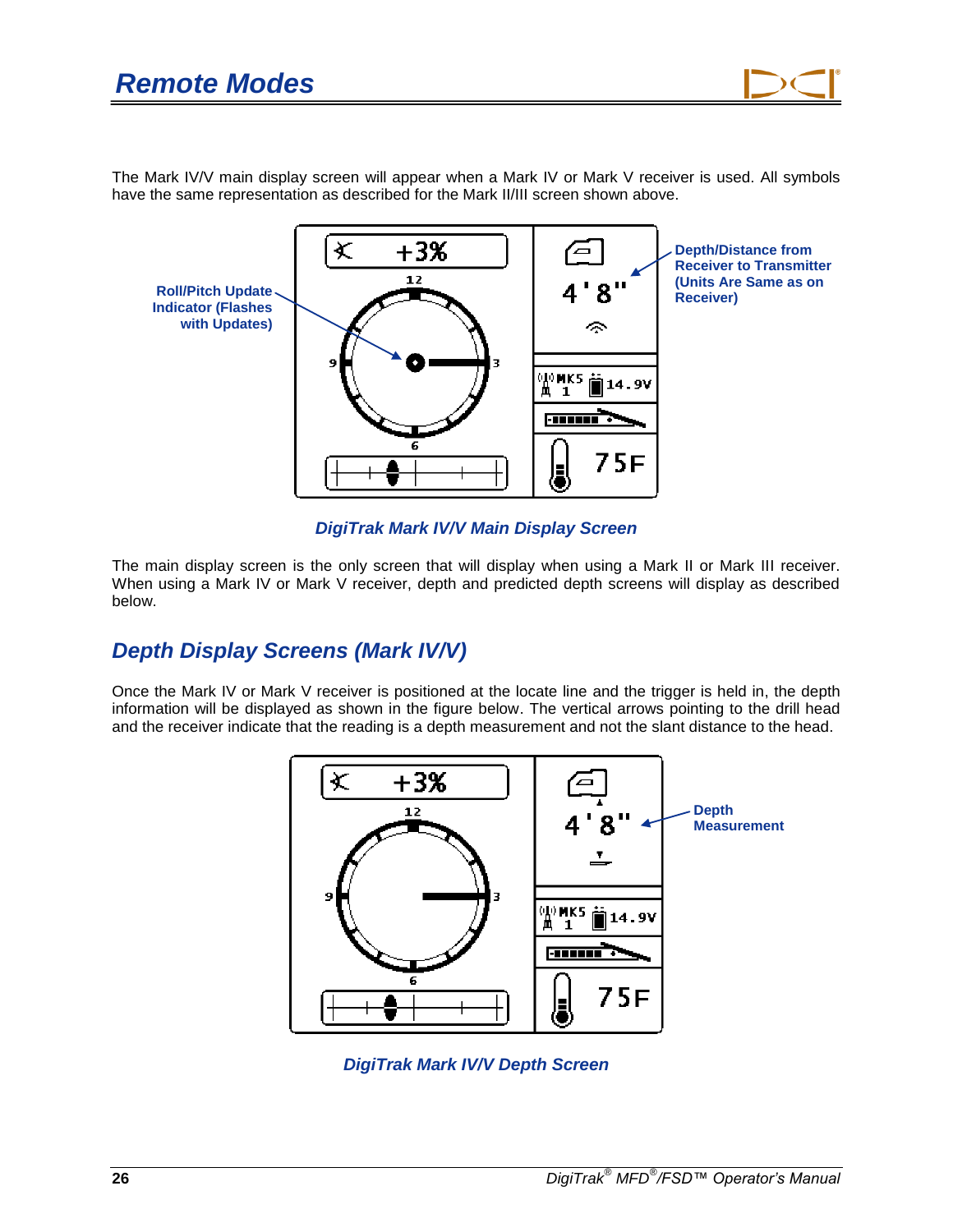

If the DigiTrak Mark IV or Mark V receiver is positioned at the front locate point (FLP) and the trigger is held in, you will see the predicted depth screen shown below.



*DigiTrak Mark IV/V Predicted Depth Screen*

Notice that there are vertical arrows pointing to the target and the receiver in front of the drill head. These arrows indicate that the depth measurement displayed is the predicted depth of the drill head when it reaches the point below the receiver at the FLP.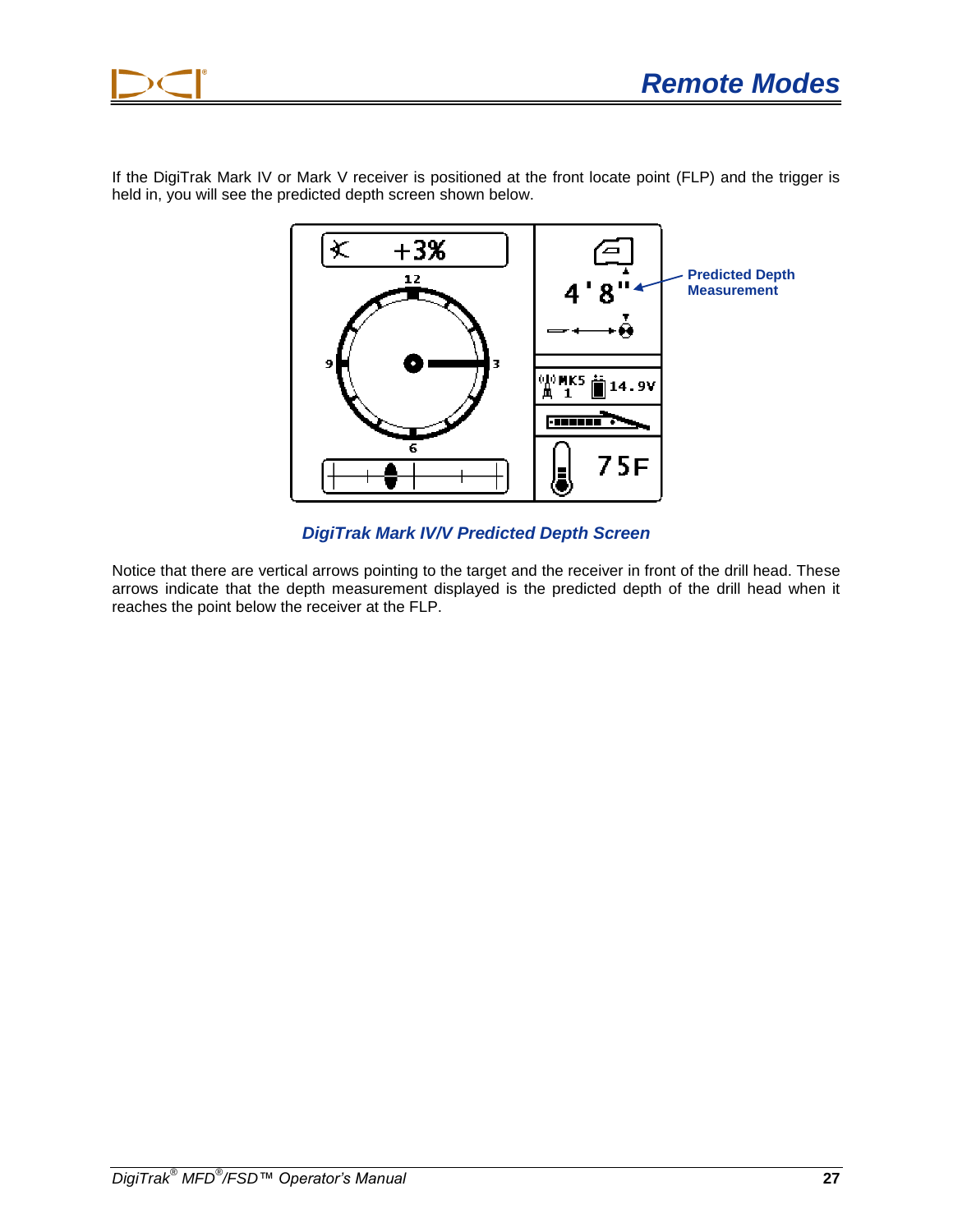# *Appendix: Specifications*

<span id="page-27-0"></span>The power requirements and environmental requirements for the DigiTrak MFD, MFDF and FSD remotes are listed below.

# <span id="page-27-1"></span>**Power Requirements**

| <b>Device (Model Number)</b>                                                              | <b>Operational</b><br>Voltage | <b>Operational Current</b> |
|-------------------------------------------------------------------------------------------|-------------------------------|----------------------------|
| DigiTrak F Series Display (FSD) and DigiTrak<br>Multifunction Display Panel-Mounted (MFD) | 12–28 V $=$                   | 3.2 W max                  |
| DigiTrak Multifunction Display Free-standing<br>(MFDF)                                    | 12–28 V $=$                   | 3.2 W max                  |
| DigiTrak F Series Lithium-Ion Battery Pack (FBP)                                          | 14.4 V $=$                    | 4.5 Ah, 65 Wh max          |

# <span id="page-27-2"></span>**Environmental Requirements**

| <b>Device</b>                                                                   | <b>Relative</b><br><b>Humidity</b>                                                     | <b>Operating</b><br><b>Temperature</b>                              | <b>System Working Altitude</b> |
|---------------------------------------------------------------------------------|----------------------------------------------------------------------------------------|---------------------------------------------------------------------|--------------------------------|
| DigiTrak F Series Display<br>(FSD) and Multifunction<br>Displays (MFD and MFDF) | $90%$                                                                                  | $-4$ to $140^{\circ}$ F<br>$(-20 \text{ to } 60^{\circ} \text{ C})$ | Up to 6561 ft. (2000 m)        |
| DigiTrak F Series Lithium-<br>Ion Battery Pack                                  | $<$ 99% for $<$ 10 $^{\circ}$ C<br><95% for 10-35° C<br>$<$ 75% for 35-60 $^{\circ}$ C | $-4$ to $140^{\circ}$ F<br>$(-20 \text{ to } 60^{\circ} \text{ C})$ |                                |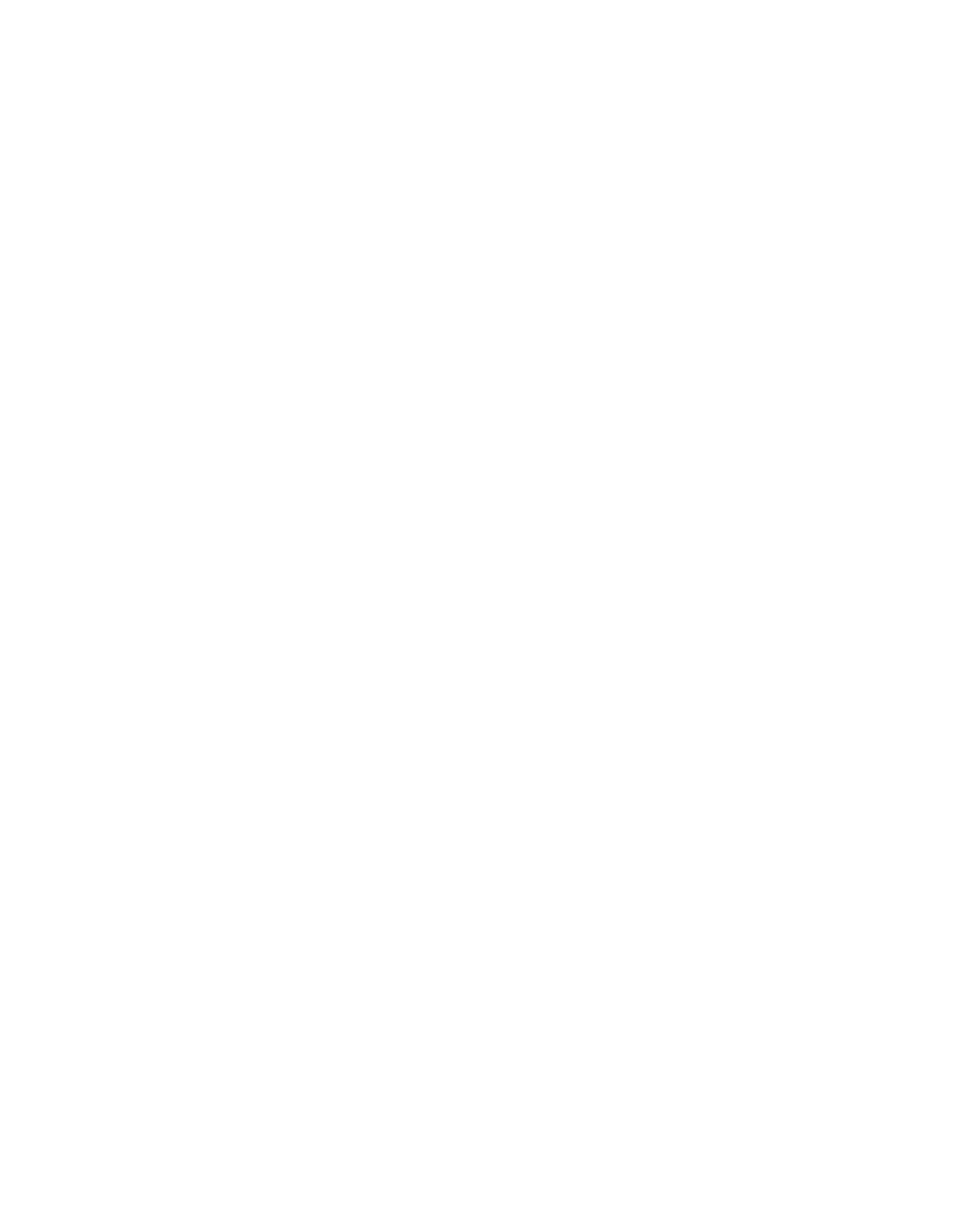

# **LIMITED WARRANTY**

Digital Control Incorporated ("DCI") warrants that when shipped from DCI each DCI Product will conform to DCI's current published specifications in existence at the time of shipment and will be free, for the warranty period ("Warranty Period") described below, from defects in materials and workmanship. The limited warranty described herein ("Limited Warranty") is not transferable, shall extend only to the first end-user ("User") purchasing the DCI Product from either DCI or a dealer expressly authorized by DCI to sell DCI Products ("Authorized DCI Dealer"), and is subject to the following terms, conditions and limitations:

- 1. A Warranty Period of twelve (12) months shall apply to the following new DCI Products: receivers/locators, remote displays, battery<br>chargers and rechargeable batteries, and DataLog® modules and interfaces. A Warranty Pe other new DCI Products, including transmitters, accessories, and software programs and modules. Unless otherwise stated by DCI, a Warranty Period of ninety (90) days shall apply to: (a) a used DCI Product sold either by DCI or by an Authorized DCI Dealer who has been expressly authorized by DCI to sell such used DCI Product; and (b) services provided by DCI, including testing, servicing, and repairing an out-of-warranty DCI Product. The Warranty Period shall begin from the later of: (i) the date of shipment of the DCI Product from DCI, or (ii) the date of shipment (or other delivery) of the DCI Product from an Authorized DCI Dealer to User.
- 2. DCI's sole obligation under this Limited Warranty shall be limited to either repairing, replacing, or adjusting, at DCI's option, a covered DCI Product that has been determined by DCI, after reasonable inspection, to be defective during the foregoing Warranty Period. All warranty inspections, repairs and adjustments must be performed either by DCI or by a warranty claim service authorized in writing by DCI. All warranty claims must include proof of purchase, including proof of purchase date, identifying the DCI Product by serial number.
- 3. The Limited Warranty shall only be effective if: (i) within fourteen (14) days of receipt of the DCI Product, User mails a fully completed Product Registration Card to DCI; (ii) User makes a reasonable inspection upon first receipt of the DCI Product and immediately notifies DCI of any apparent defect; and (iii) User complies with all of the Warranty Claim Procedures described below.

#### **WHAT IS NOT COVERED**

This Limited Warranty excludes all damage, including damage to any DCI Product, due to: failure to follow DCI's operator's manual and other DCI instructions; abuse; misuse; neglect; accident; fire; flood; Acts of God; improper applications; connection to incorrect line voltages and improper power sources; use of incorrect fuses; overheating; contact with high voltages or injurious substances; use of batteries or other products or components not manufactured or supplied by DCI; or other events beyond the control of DCI. This Limited Warranty does not apply to any equipment not manufactured or supplied by DCI nor, if applicable, to any damage or loss resulting from use of any DCI Product outside the designated country of use. By accepting a DCI Product and not returning it for a refund within thirty (30) days of purchase, User agrees to the terms of this Limited Warranty, including without limitation the Limitation of Remedies and Liability described below, and agrees to carefully evaluate the suitability of the DCI Product for User's intended use and to thoroughly read and strictly follow all instructions supplied by DCI (including any updated DCI Product information which may be obtained at the above DCI website). In no event shall this Limited Warranty cover any damage arising during shipment of the DCI Product to or from DCI.

User agrees that the following will render the above Limited Warranty void: (i) alteration, removal or tampering with any serial number, identification, instructional, or sealing labels on the DCI Product, or (ii) any unauthorized disassembly, repair or modification of the DCI Product. In no event shall DCI be responsible for the cost of or any damage resulting from any changes, modifications, or repairs to the DCI Product not expressly authorized in writing by DCI, and DCI shall not be responsible for the loss of or damage to the DCI Product or any other equipment while in the possession of any service agency not authorized by DCI.

DCI reserves the right to make changes in design and improvements upon DCI Products from time to time, and User understands that DCI shall have no obligation to upgrade any previously manufactured DCI Product to include any such changes.

**THE FOREGOING LIMITED WARRANTY IS DCI'S SOLE WARRANTY AND IS MADE IN PLACE OF ALL OTHER WARRANTIES, EXPRESS OR IMPLIED, INCLUDING BUT NOT LIMITED TO THE IMPLIED WARRANTIES OF MERCHANTABILITY AND FITNESS FOR A PARTICULAR PURPOSE, IMPLIED WARRANTY OF NON-INFRINGEMENT, AND ANY IMPLIED WARRANTY ARISING FROM COURSE OF PERFORMANCE, COURSE OF DEALING, OR USAGE OF TRADE, ALL OF WHICH ARE HEREBY DISCLAIMED AND EXCLUDED.** If DCI has substantially complied with the warranty claim procedures described below, such procedures shall constitute User's sole and exclusive remedy for breach of the Limited Warranty.